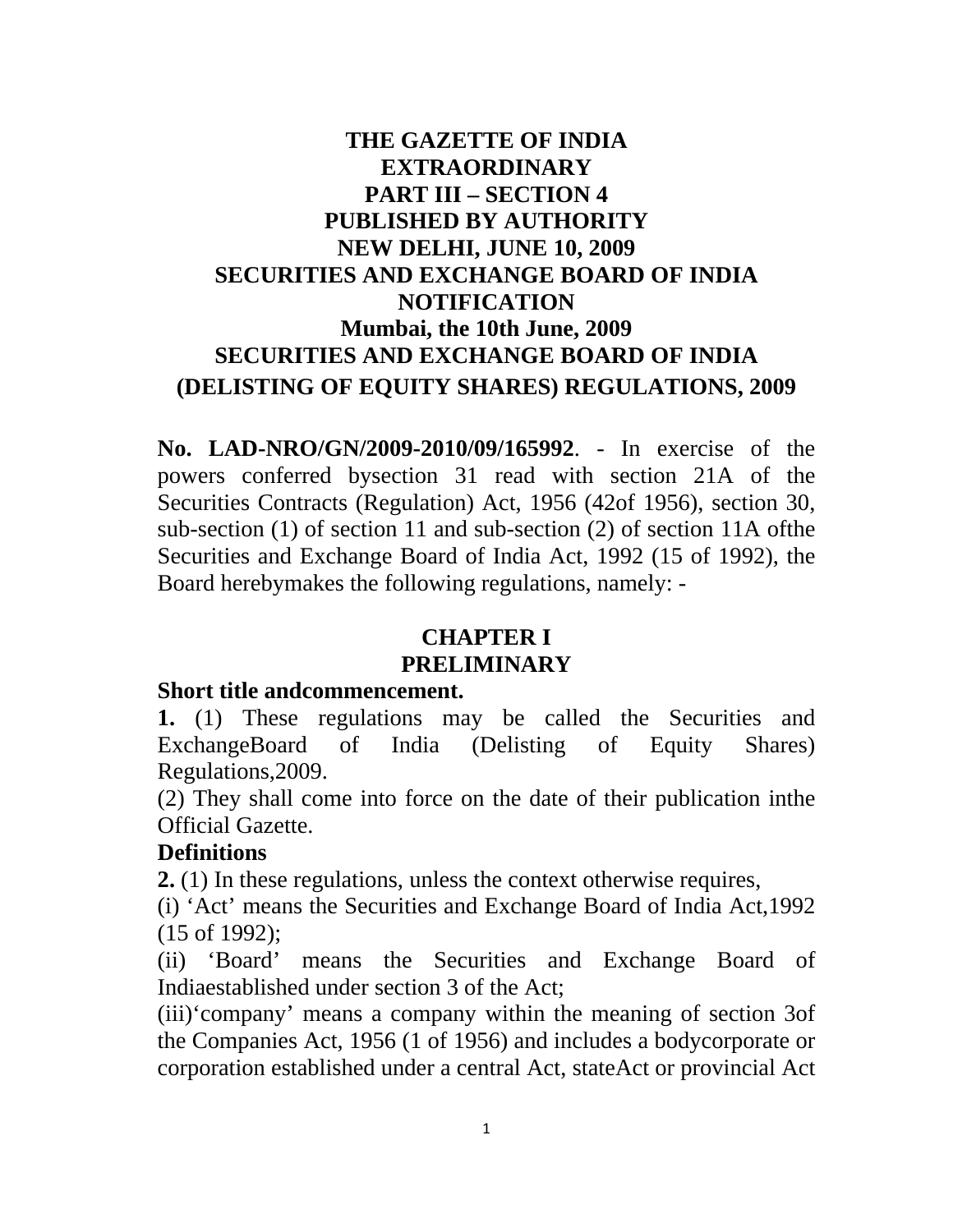for the time being in force, whose equity shares are listed on a recognised stock exchange;

(iv)'compulsory delisting' means delisting of equity shares of acompany by a recognised stock exchange under Chapter V ofthese regulations;

<sup>1</sup>[(iva)"promotergroup"shallhavethesamemeaning as assigned to itunder the SecuritiesandExchangeBoardofIndia(Issueof CapitalandDisclosure Requirements) Regulations, 2009]

(v) 'public shareholders' means the holders of equity shares,other than the following:

(a) promoters;

(b) holders of depository receipts issued overseas againstequity shares held with a custodian and suchcustodian;

(vi)'recognised stock exchange' means any stock exchange whichhas been granted recognition under section 4 of the SecuritiesContracts (Regulation) Act, 1956;

(vii) 'Schedule' means a Schedule appended to theseregulations;

(viii) 'voluntary delisting' means delisting of equity shares of acompany voluntarily on application of the company underChapter III of these regulations;

(ix)'working days' means the working days of the Board.

(2) The words 'control', 'person acting in concert', 'promoter',<sup>2</sup>['acquirer']and 'public shareholding' shall have the meanings respectivelyassigned to them under the <sup>3</sup>[Securities and Exchange Board ofIndia (Substantial Acquisition of Shares and Takeovers)Regulations, 2011] as amended from time to time.

(3) Words and expressions not defined in these regulations, but3defined in or under the Act or the Securities Contracts(Regulation) Act, 1956 (42 of 1956) or the Companies Act, 1956(1 of 1956), or any statutory modification or reenactmentthereof, shall have the same meanings as in or under thoseenactments.

 <sup>1</sup>Inserted by SEBI (Delisting of Equity shares) (Amendment) Regulations 2015, w.e.f. 24-03-2015.

 $22$ ibid.

<sup>&</sup>lt;sup>3</sup> Substituted for words "Securities and Exchange Board of India (Substantial Acquisition of Shares and Takeovers) Regulations, 1997" by the SEBI (Delisting of Equity shares) (Amendment) Regulations 2015, w.e.f. 24-03-2015.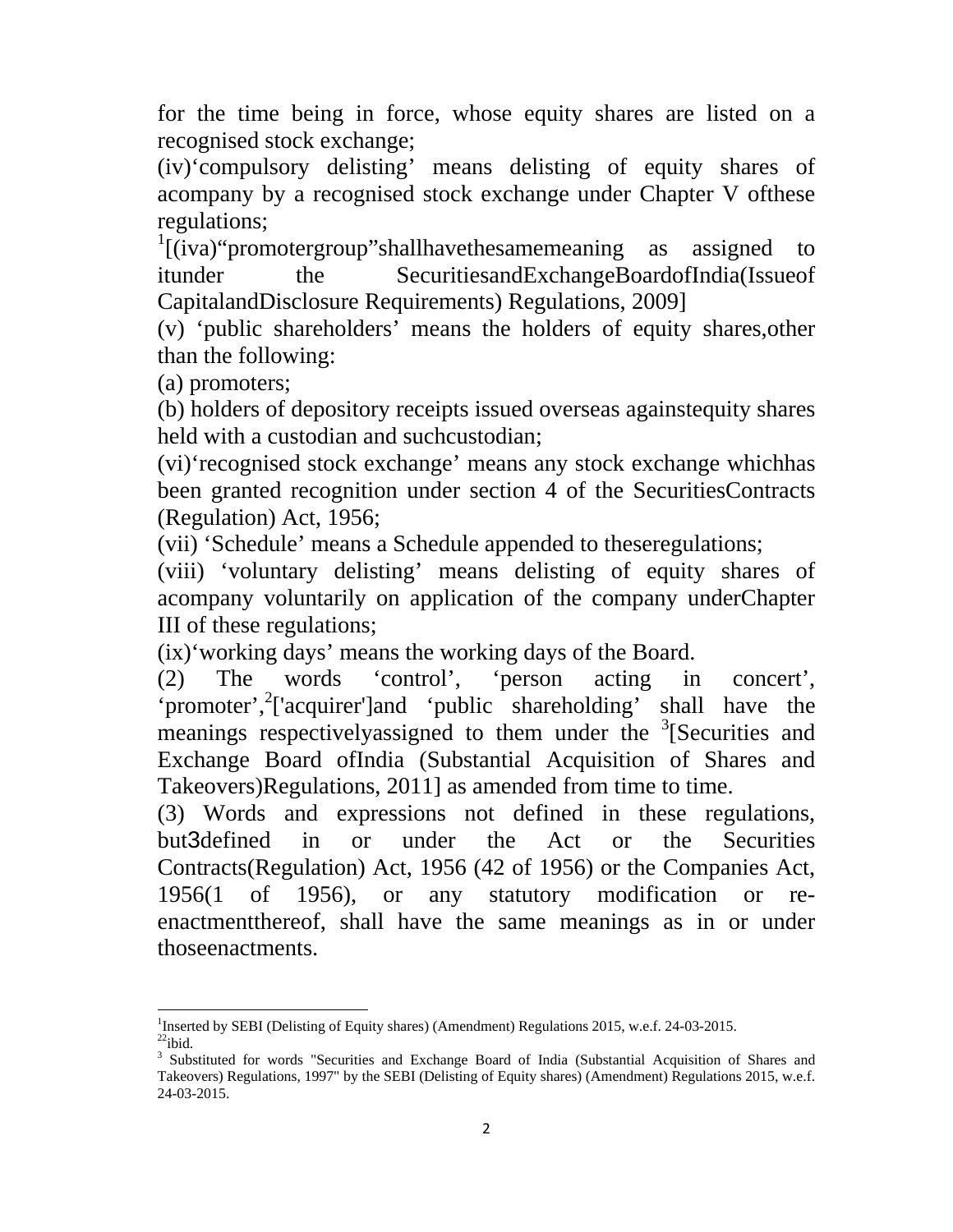#### **CHAPTER II DELISTING OF EQUITY SHARES**

#### **Applicability**

**3.** (1) These regulations shall apply to delisting of equity shares of acompany from all or any of the recognised stock exchangeswhere such shares are listed  $\frac{4}{3}$ .

**5 [Provided** that these regulations shall not apply to securities listed without making a public issue, on the institutional trading platform of a recognised stock exchange.]

(2) Nothing in these regulations shall apply to any delisting madepursuant to a scheme sanctioned by the Board for Industrialand Financial Reconstruction under the Sick IndustrialCompanies (Special Provisions) Act, 1985 or by the NationalCompany Law Tribunal under section 424D of the CompaniesAct, 1956, if such scheme –

(a) lays down any specific procedure to complete thedelisting; or

(b) provides an exit option to the existing public shareholdersat a specified rate.

## **Delisting notpermissible incertaincircumstancesand conditions for delisting**

**4.** (1) No company shall apply for and no recognised stockexchange shall permit delisting of equity shares of a company,-

(a) pursuant to a buyback of equity shares by the company;or

(b) pursuant to a preferential allotment made by the company;or

(c) unless a period of three years has elapsed since the listingof that class of equity shares on any recognised stockexchange; or

<sup>&</sup>lt;sup>4</sup>Substituted for the full stop by the SEBI (Listing of Specified Securities on Institutional Trading Platform) Regulations, 2013, w.e.f. 08-10-2013

<sup>5</sup> Substituted by SEBI (Delisting of Equity shares) (Second Amendment) Regulations 2015, w.e.f. 14-08-2015. Prior to its substitution, the proviso to sub-regulation (1) read as under:

<sup>&</sup>quot;**Provided** that these regulations shall not apply to securities listed on the institutional trading platform of a recognised stock exchange."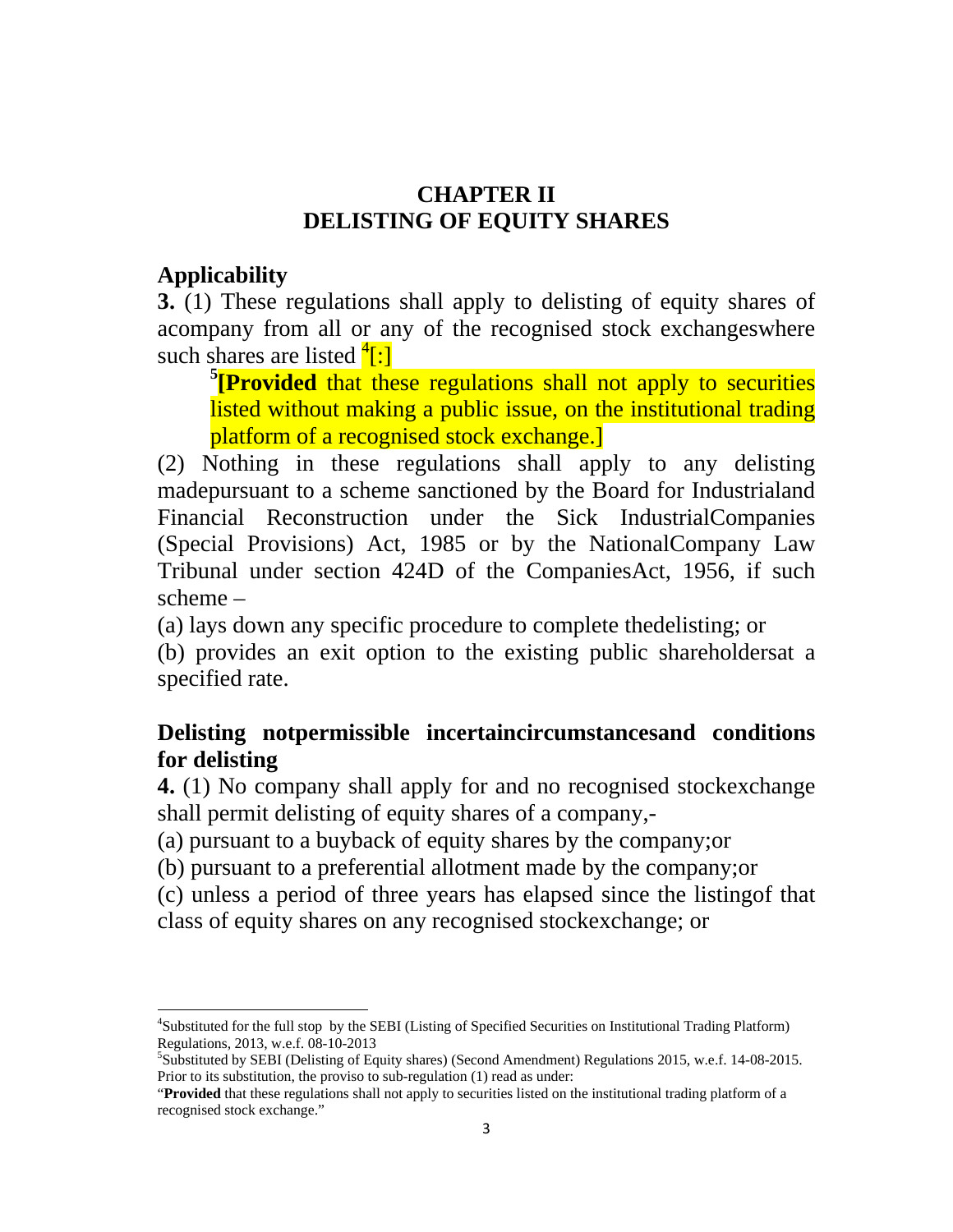(d) if any instruments issued by the company, which areconvertible into the same class of equity shares that aresought to be delisted, are outstanding.

 $^{6}$ [(1A) No promoter or promoter group shall propose delisting of equity shares of a company, if any entity belonging to the promoter or promoter group has sold equity shares of the company during a period of six months prior to the date of the board meeting in which the delisting proposal was approved in terms of sub-regulation (1B) of regulation 8.]

(2) For the removal of doubts, it is clarified that no company shallapply for and no recognised stock exchange shall permitdelisting of convertible securities.

(3) Nothing contained in clauses (c) and (d) of sub-regulation (1)shall apply to a delisting of equity shares falling under clause (a) of regulation 6.

(4) No promoter shall directly or indirectly employ the funds ofthe company to finance an exit opportunity provided underChapter IV or an acquisition of shares made pursuant to sub regulation(3) of regulation 23.

 $(5)$  No <sup>7</sup>[acquirer orpromoter or promoter group or their related entities] shall –

(a) employ any device, scheme or artifice to defraud anyshareholder or other person; or

(b) engage in any transaction or practice that operates as a fraud or deceit upon any shareholder or other person; or

(c) engage in any act or practice that is fraudulent, deceptiveor manipulative –

in connection with any delisting sought or permitted or exitopportunity given or other acquisition of shares made underthese regulations.

#### **CHAPTER III VOLUNTARY DELISTING Delisting fromall recognised stock exchanges**

 6 Inserted by SEBI (Delisting of Equity shares) (Amendment) Regulations 2015, w.e.f. 24-03-2015.

<sup>7</sup> Substituted for words "promoter or other person" by the SEBI (Delisting of Equity shares) (Amendment) Regulations 2015, w.e.f. 24-03-2015.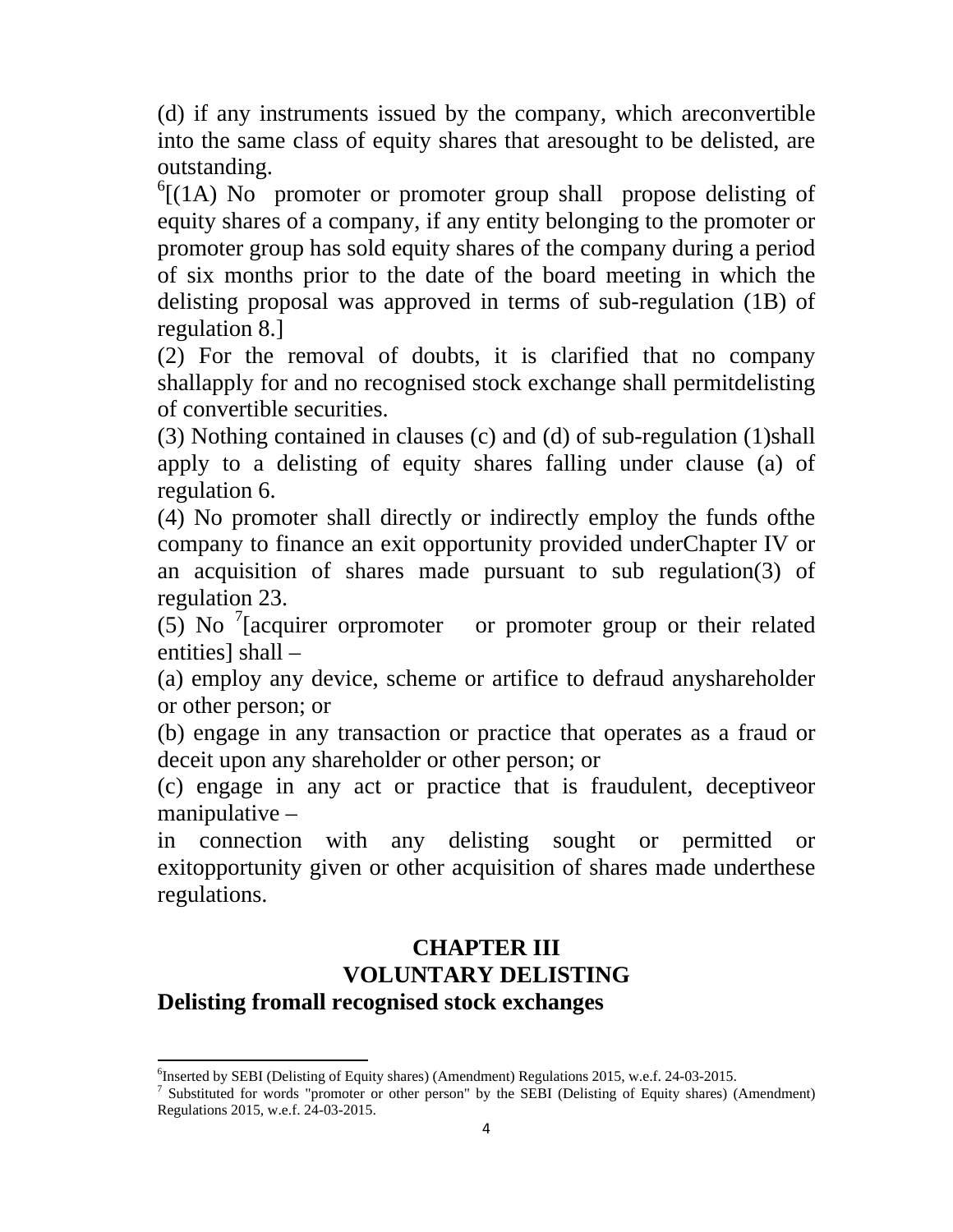**5.** Subject to the provisions of these regulations, a company maydelist its equity shares from all the recognised stock exchangeswhere they are listed or from the only recognised stock exchange where they are listed:Provided that all public shareholders holding equity shares of theclass which are sought to be delisted are given an exit opportunityin accordance with Chapter IV.

#### **Delisting fromonly some of therecognised stock exchanges**

**6.** A company may delist its equity shares from one or morerecognised stock exchanges where they are listed and continuetheir listing on one or more other recognised stock exchanges,subject to the provisions of these regulations and subject to thefollowing  $-$ 

(a) if after the proposed delisting from any one or morerecognised stock exchanges, the equity shares wouldremain listed on any recognised stock exchange whichhas nationwide trading terminals, no exit opportunityneeds to be given to the public shareholders; and,

(b) if after the proposed delisting, the equity shares wouldnot remain listed on any recognised stock exchangehaving nationwide trading terminals, exit opportunityshall be given to all the public shareholders holding theequity shares sought to be delisted in accordance withChapter IV.

Explanation: For the purposes of this regulation, 'recognised stockexchange having nationwide trading terminals' means theBombay Stock Exchange Limited, the National Stock Exchangeof India Limited or any other recognised stock exchange whichmay be specified by the Board in this regard.

#### **Procedure fordelisting where noexit opportunity is required**

**7.** (1) In a case falling under clause (a) of regulation 6 –

(a) theproposed delisting shall be approved by a resolutionof the board of directors of the company in its meeting;

(b) the company shall give a public notice of the proposeddelisting in at least one English national daily with widecirculation, one Hindi national daily with widecirculation and one regional language newspaper of theregion where the concerned recognised stock exchangesare located;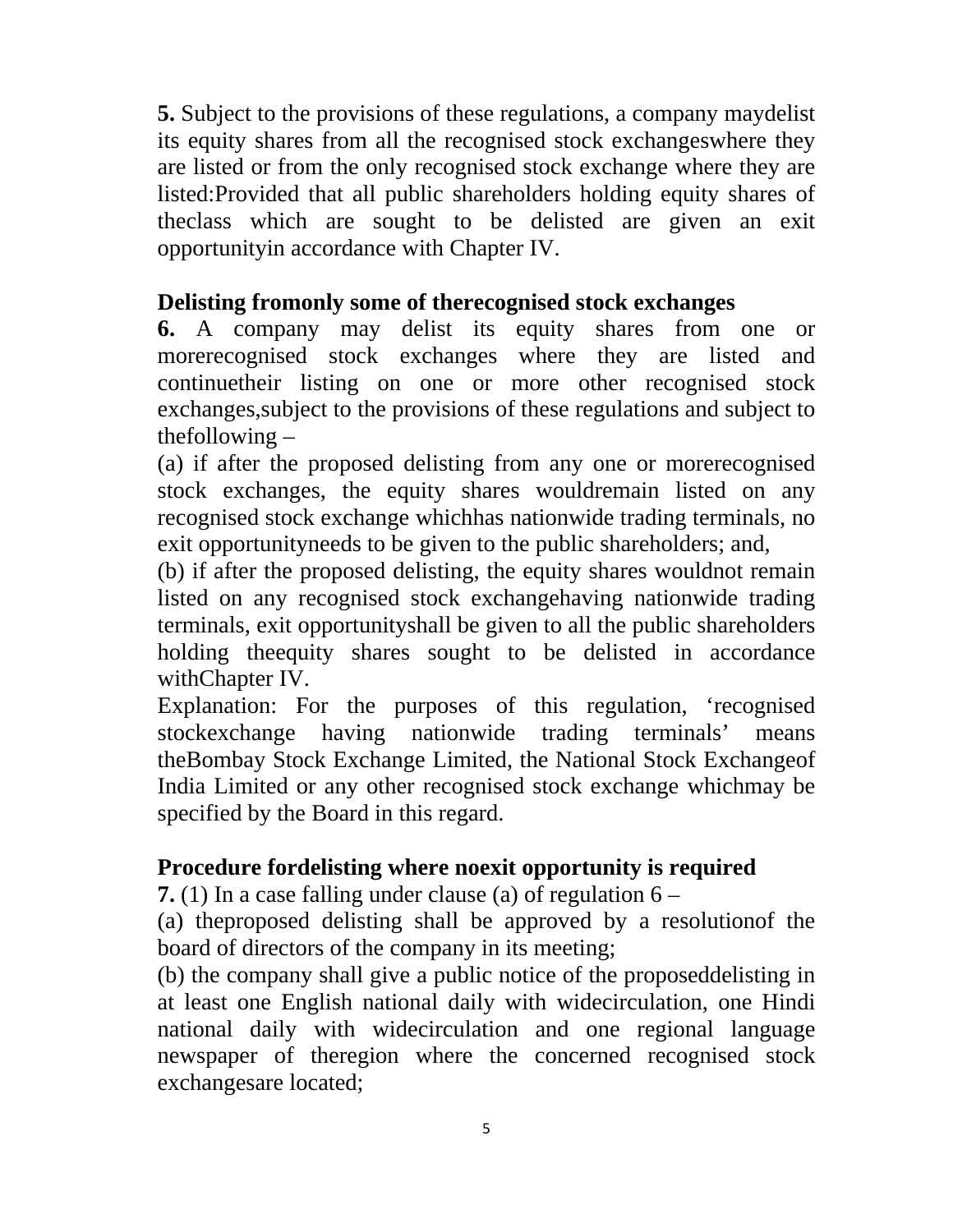(c) the company shall make an application to the concerned recognised stock exchange for delisting its equity shares;and

(d) the fact of delisting shall be disclosed in the first annualreport of the company prepared after the delisting.

(2) The public notice made under clause (b) of sub-regulation (1)shall mention the names of the recognised stock exchangesfrom which the equity shares of the company are intended tobe delisted, the reasons for such delisting and the fact ofcontinuation of listing of equity shares on recognised stockexchange having nationwide trading terminals.

(3) An application for delisting made under clause (c) of sub regulation(1) shall be disposed of by the recognised stockexchange within a period not exceeding thirty working daysfrom the date of receipt of such application complete in allrespects.

#### **Conditions andprocedure fordelisting whereexit opportunity is required**

**8.** (1) Any company desirous of delisting its equity shares under theprovisions of Chapter III shall, except in a case falling underclause (a) of regulation 6, -

(a) obtain the prior approval of the board of directors ofthe company in its meeting;

(b) obtain the prior approval of shareholders of thecompany by special resolution passed through postalballot, after disclosure of all material facts in theexplanatory statement sent to the shareholders inrelation to such resolution:Provided that the special resolution shall be acted uponif and only if the votes cast by public shareholders infavour of the proposal amount to at least two times thenumber of votes cast by public shareholders against it.

(c) make an application to the concerned recognised stockexchange for in-principle approval of the proposeddelisting in the form specified by the recognised stockexchange; and

(d) within one year of passing the special resolution, makethe final application to the concerned recognised stockexchange in the form specified by the recognised stockexchange:Provided that in pursuance of special resolution asreferred to in clause (b), passed before thecommencement of these regulations, final applicationshall be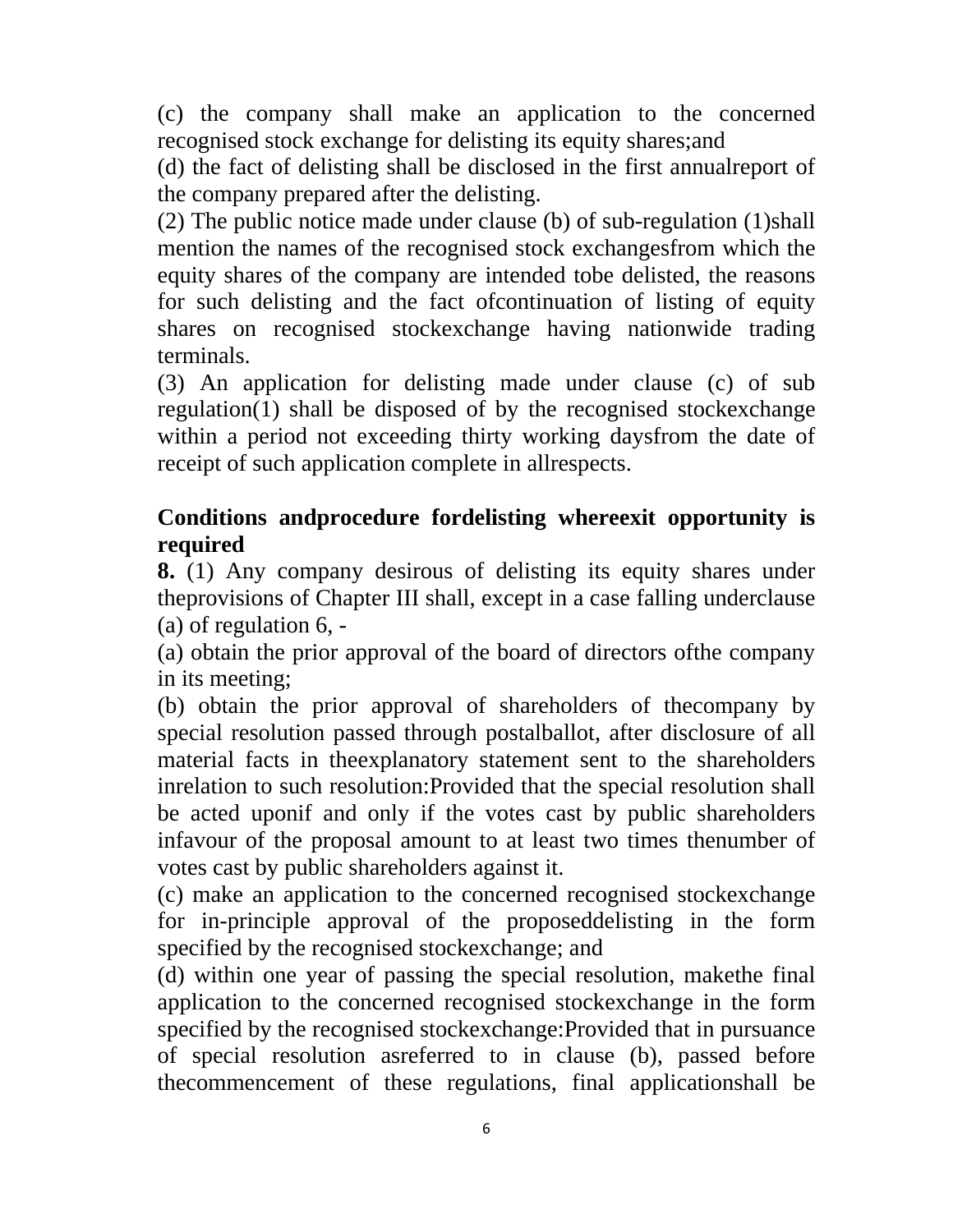made within a period of one year from thedate of passing of special resolution or six monthsfrom the commencement of these regulations, whichever is later.<sup>8</sup>

 $[(1A)$  Prior to granting approval under clause (a) of sub-regulation (1), the board of directors of the company shall,-

(i) make a disclosure to the recognized stock exchanges on which the equity shares of the company are listed that the promoters/acquirers have proposed to delist the company;

(ii) appoint a merchant banker to carry out due-diligence and make a disclosure to this effect to the recognized stock exchanges on which the equity shares of the company are listed;

(iii) obtain details of trading in shares of the company for a period of two years prior to the date of board meeting by top twenty five shareholders as on the date of the board meeting convened to consider the proposal for delisting, from the stock exchanges and details of off-market transactions of such shareholders for a period of two years and furnish the information to the merchant banker for carrying out due-diligence;

(iv) obtain further details in terms of sub-regulation (1D) of regulation 8 and furnish the information to the merchant banker.

(1B) The board of directors of the company while approving the proposal for delisting shall certify that :

(i) the company is in compliance with the applicable provisions of securities laws;

(ii) the acquirer or promoter or promoter group or their related entities, are in compliance with sub-regulation (5) of regulation 4;

(iii) the delisting is in the interest of the shareholders.

(1C) For certification in respect of matters referred to in subregulation (1B), the board of directors of the company shall take into account the report of the merchant banker as specified in subregulation (1E) of regulation 8.

(1D) The merchant banker appointed by the board of directors of the company under clause (ii) of sub-regulation (1A) shall carry out duediligence upon obtaining details from the board of directors of the company in terms of clause (iii) of sub-regulation (1A) of regulation 8

 8 Inserted by SEBI (Delisting of Equity shares) (Amendment) Regulations 2015, w.e.f. 24-03-2015.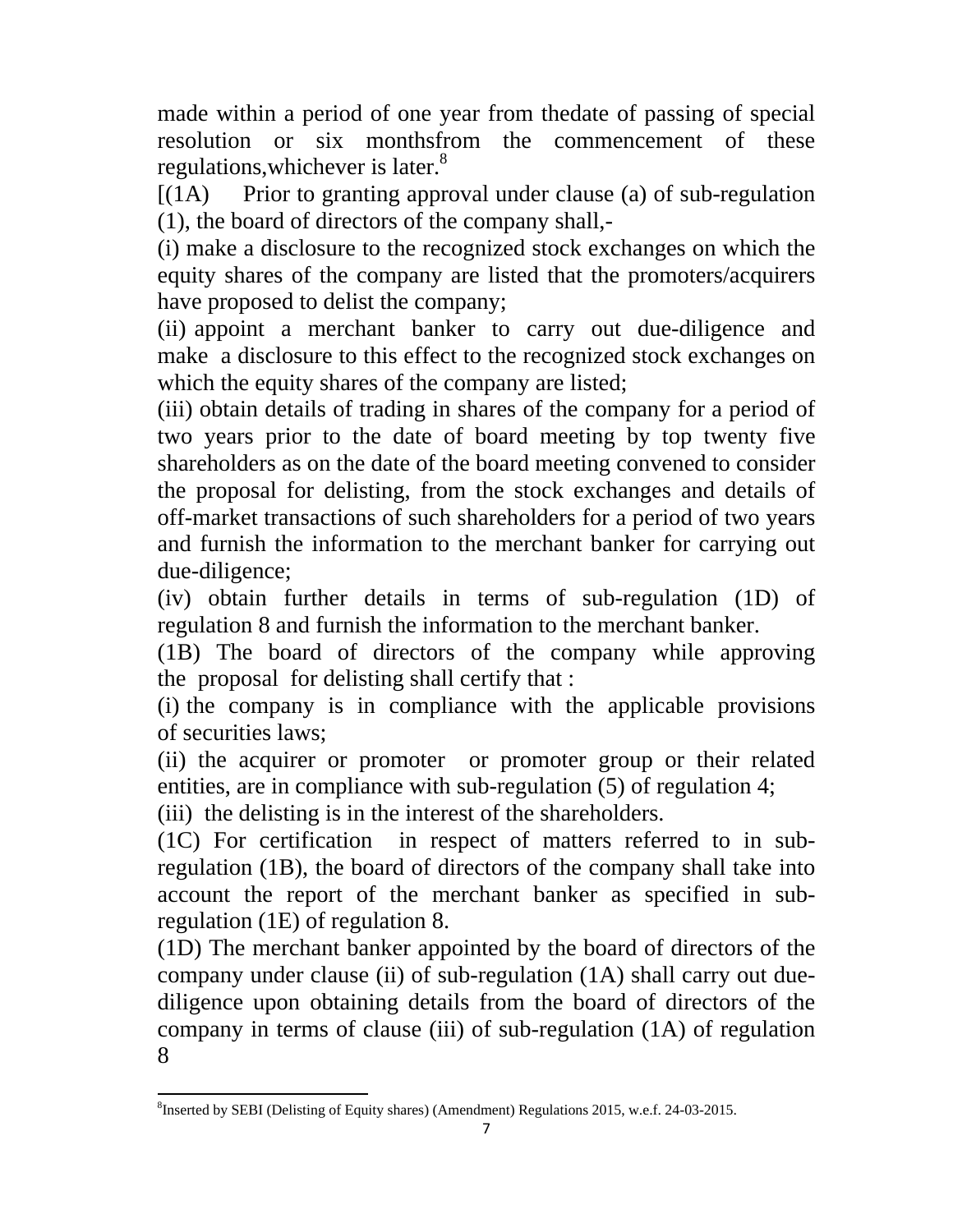Provided that if the merchant banker is of the opinion that details referred to in clause (iii) of sub-regulation (1A) of regulation 8 are not sufficient for certification in terms of sub-regulation (1E) of regulation 8, he shall obtain additional details from the board of directors of the company for such longer period as he may deem fit.

(1E) Upon carrying out due-diligence as specified in terms of subregulation (1D) of regulation 8, the merchant banker shall submit a report to the board of directors of the company certifying the following:

(a) the trading carried out by the entities belonging to acquirer or promoter or promoter group or their related entities was in compliance or not, with the applicable provisions of the securities laws; and(b) entities belonging to acquirer or promoter or promoter group or their related entities have carried out or not, any transaction to facilitate the success of the delisting offer which is not in compliance with the provisions of sub-regulation (5) of regulation 4.] (2) An application seeking in-principle approval for delistingunder clause (c) of sub-regulation (1) shall be accompaniedby an audit report as required under regulation 55A of theSecurities and Exchange Board of India (Depositories andParticipants) Regulations, 1996 in respect of the equity sharessought to be delisted, covering a period of six months prior tothe date of the application.

(3) An application seeking in-principle approval for delistingshall be disposed of by the recognised stock exchange withina period not exceeding <sup>9</sup>[five] working days from the date ofreceipt of such application complete in all respects.

(4) While considering an application seeking in-principleapproval for delisting, the recognised stock exchange shallnot unfairly withhold such application, but may require thecompany to satisfy it as to -

(a) compliance with clause (b) of sub-regulation (1);

(b) the resolution of investor grievances by the company;

(c) payment of listing fees to that recognised stockexchange;

(d) the compliance with any condition of the listingagreement with that recognised stock exchange havinga material bearing on the interests of its equityshareholders;

<sup>&</sup>lt;sup>9</sup>Subsituted for word "thirty" by the SEBI (Delisting of Equity shares) (Amendment) Regulations 2015, w.e.f. 24-03-2015.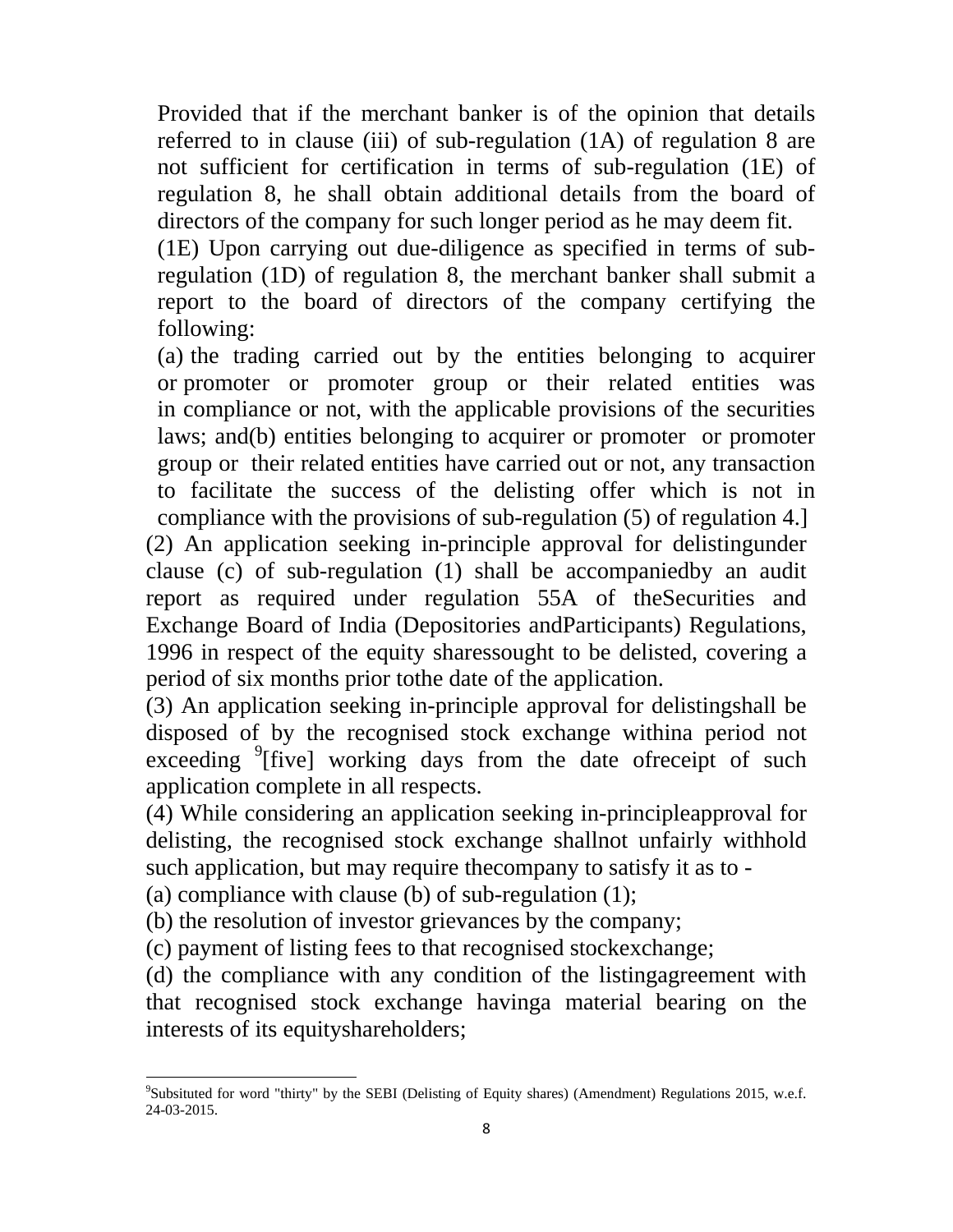(e) any litigation or action pending against the companypertaining to its activities in the securities market orany other matter having a material bearing on theinterests of its equity shareholders;

(f) any other relevant matter as the recognised stockexchange may deem fit to verify.

(5) A final application for delisting made under clause (d) of sub regulation(1) shall be accompanied with such proof of havinggiven the exit opportunity in accordance with the provisionsof Chapter IV, as the recognised stock exchange may require.

#### **CHAPTER IV EXIT OPPORTUNITY**

#### **Applicability of Chapter IV**

**9.** The provisions of this Chapter shall apply to any delisting sought to be made under regulation 5 or under clause (b) ofregulation 6.

#### **Public announcement**

10. (1) The <sup>10</sup>[acquirers or] promoters of the company shall  $11$ [withinoneworking day from the date of] receipt of inprinciple approval for delisting from the recognised stock exchange, make a public announcement in at least oneEnglish national daily with wide circulation, one Hindinational daily with wide circulation and one regionallanguage newspaper of the region where the concernedrecognised stock exchange is located.

(2) The public announcement shall contain all materialinformation including the information specified in ScheduleI and shall not contain any false or misleading statement.

(3) The public announcement shall also specify a date, being aday not later than thirty working days from the date of thepublic announcement, which shall be the 'specified date' fordetermining the names of shareholders to whom the letter ofoffer shall be sent.

 <sup>10</sup>Inserted by SEBI (Delisting of Equity shares) (Amendment) Regulations 2015, w.e.f. 24-03-2015.

<sup>&</sup>lt;sup>11</sup>Substituted for word "upon" by the SEBI (Delisting of Equity shares) (Amendment) Regulations 2015, w.e.f. 24-03-2015.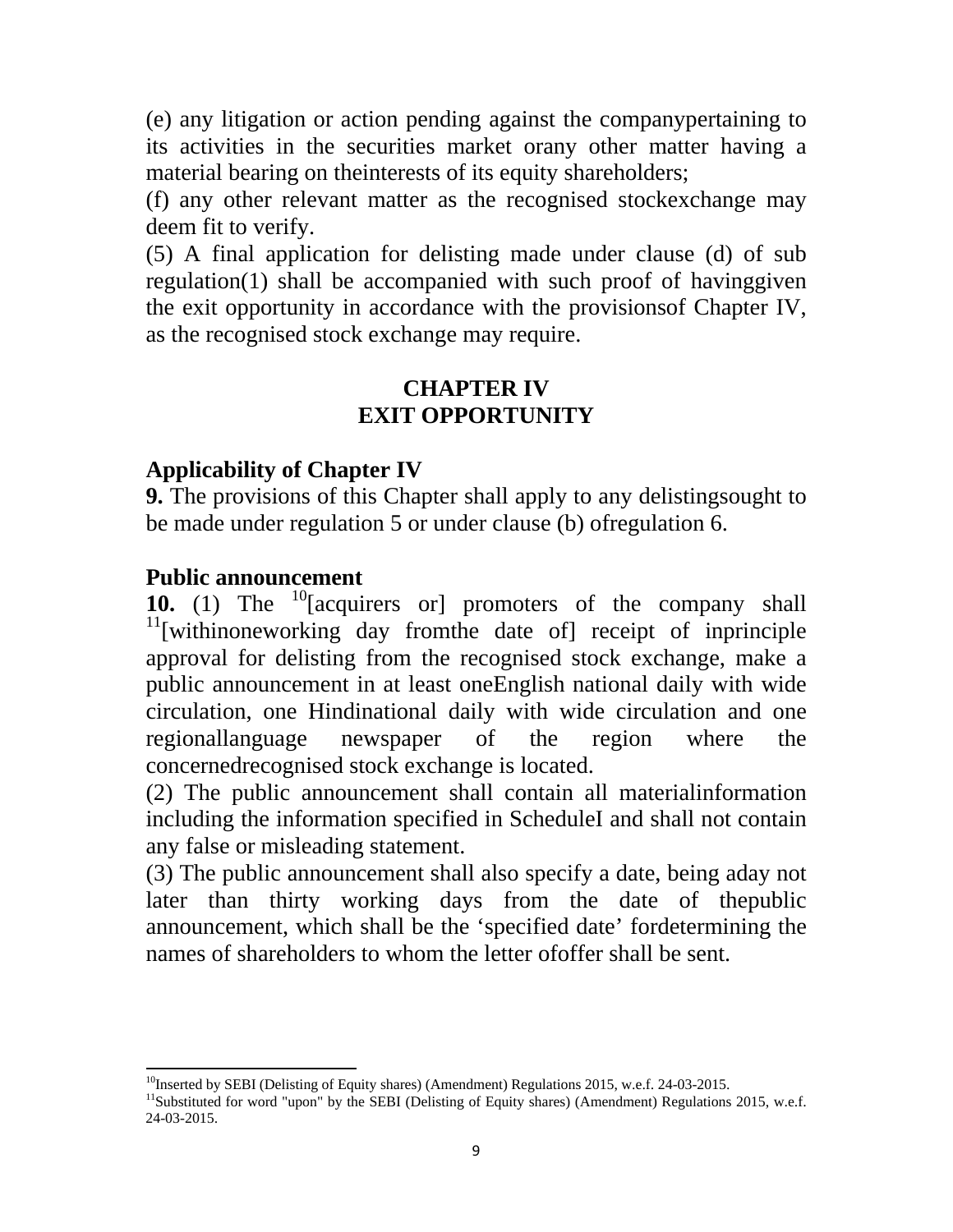(4) Before making the public announcement, the <sup>12</sup>[acquirer or] promoter shallappoint a merchant banker registered with the Board andsuch other intermediaries as are considered necessary.

(5) It shall be the responsibility of the  $13$ [acquirer/promoter] and themerchant banker to ensure compliance with the provisionsof this Chapter.

(6)  $\text{No}^{14}$ [acquirer/promoter] shall appoint any person as a merchant bankerunder sub-regulation (4) if such a person is an associate ofthe  $15$ [acquirer/promoter].

 $16$ [(7)Noentitybelongingtotheacquirer,promoterandpromotergroup ofthe companyshallsellsharesofthecompanyduringtheperiodfrom thedateofthe board meeting in which the delisting proposal was approved till the completion of the delisting process.]

#### **Escrow account**

**11.** (1) Before making the public announcement under regulation10, the <sup>17</sup>[acquirer or] promoter shall open an escrow account and deposittherein the total estimated amount of considerationcalculated on the basis of floor price and number of equityshares outstanding with public shareholders.

(2) On determination of final price and making of publicannouncement under regulation 18 accepting the finalprice, the <sup>18</sup>[acquirer or] promoter shall forthwith deposit in the escrowaccount such additional sum as may be sufficient to makeup the entire sum due and payable as consideration inrespect of equity shares outstanding with publicshareholders.

(3) The escrow account shall consist of either cash deposited with a scheduled commercial bank, or a bank guarantee infavour of the merchant banker, or a combination of both.

(4) Where the escrow account consists of deposit with ascheduled commercial bank, the promoter shall, whileopening the account, empower the merchant banker toinstruct the bank to issue banker's

 <sup>12</sup> Inserted by the SEBI (Delisting of Equity shares) (Amendment) Regulations 2015, w.e.f. 24-03-2015.

 $13$ Substituted for word "promoter" by the SEBI (Delisting of Equity shares) (Amendment) Regulations 2015, w.e.f. 24-03-2015.

<sup>14</sup>*Ibid*

<sup>15</sup>*Ibid*

<sup>&</sup>lt;sup>16</sup> Inserted by the SEBI (Delisting of Equity shares) (Amendment) Regulations 2015, w.e.f. 24-03-2015.  $17$ *Ibid* 

<sup>18</sup>*Ibid*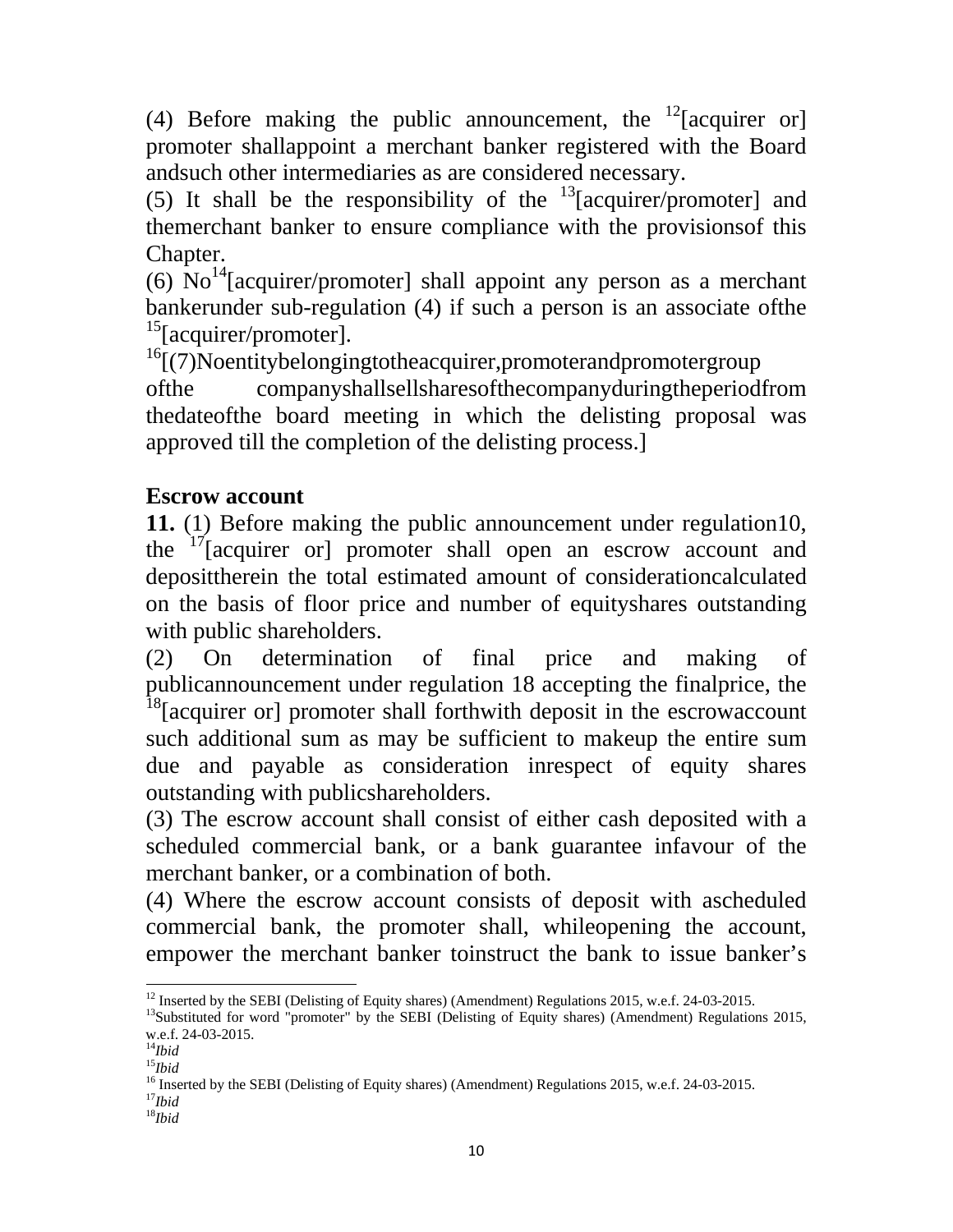cheques or demand draftsfor the amount lying to the credit of the escrow account, forthe purposes mentioned in these regulations, and the amountin such deposit, if any, remaining after full payment ofconsideration for equity shares tendered in the offer and

those tendered under sub-regulation (1) of regulation 21shall be released to the promoter.

(5) Where the escrow account consists of a bank guarantee,such bank guarantee shall be valid till payments are made inrespect of all shares tendered under sub-regulation (1) ofregulation 21.

#### **Letter of offer**

**12.** (1) The<sup>19</sup>[acquirer or] promoter shall despatch the letter of offer to the publicshareholders of equity shares, not later than  $^{20}$ [two]working days from the date of the public announcement  $2^{1}$ [\*\*\*].

(2) The letter of offer shall be sent to all public shareholdersholding equity shares of the class sought to be delistedwhose names appear on the register of the company ordepository as on the date specified in the publicannouncement under sub-regulation (3) of regulation 10.

(3) The letter of offer shall contain all the disclosures made inthe public announcement and such other disclosures as maybe necessary for the shareholders to take an informeddecision.

(4) The letter of offer shall be accompanied with a biddingform for use of public shareholders and a form to be used bythem for tendering shares under sub-regulation (1) ofregulation 21.

#### **Bidding period**

**13.** (1) The date of opening of the offer shall not be later than  $2^{22}$ [seven] working days from the date of the publicannouncement.

 <sup>19</sup>*Ibid*

<sup>&</sup>lt;sup>20</sup>Substituted for the words "forty five" by the SEBI (Delisting of Equity shares) (Amendment) Regulations 2015, w.e.f. 24-03-2015.

<sup>&</sup>lt;sup>21</sup>Omitted by the SEBI (Delisting of Equity shares) (Amendment) Regulations 2015, w.e.f. 24-03-2015. Prior to omission it read as "so as to reach them at least five working days before the opening of the bidding period"  $^{22}$ Substituted for the words "fifty five" by the SEBI (Delisting of Equity shares) (Amendment) Regulations

<sup>2015,</sup> w.e.f. 24-03-2015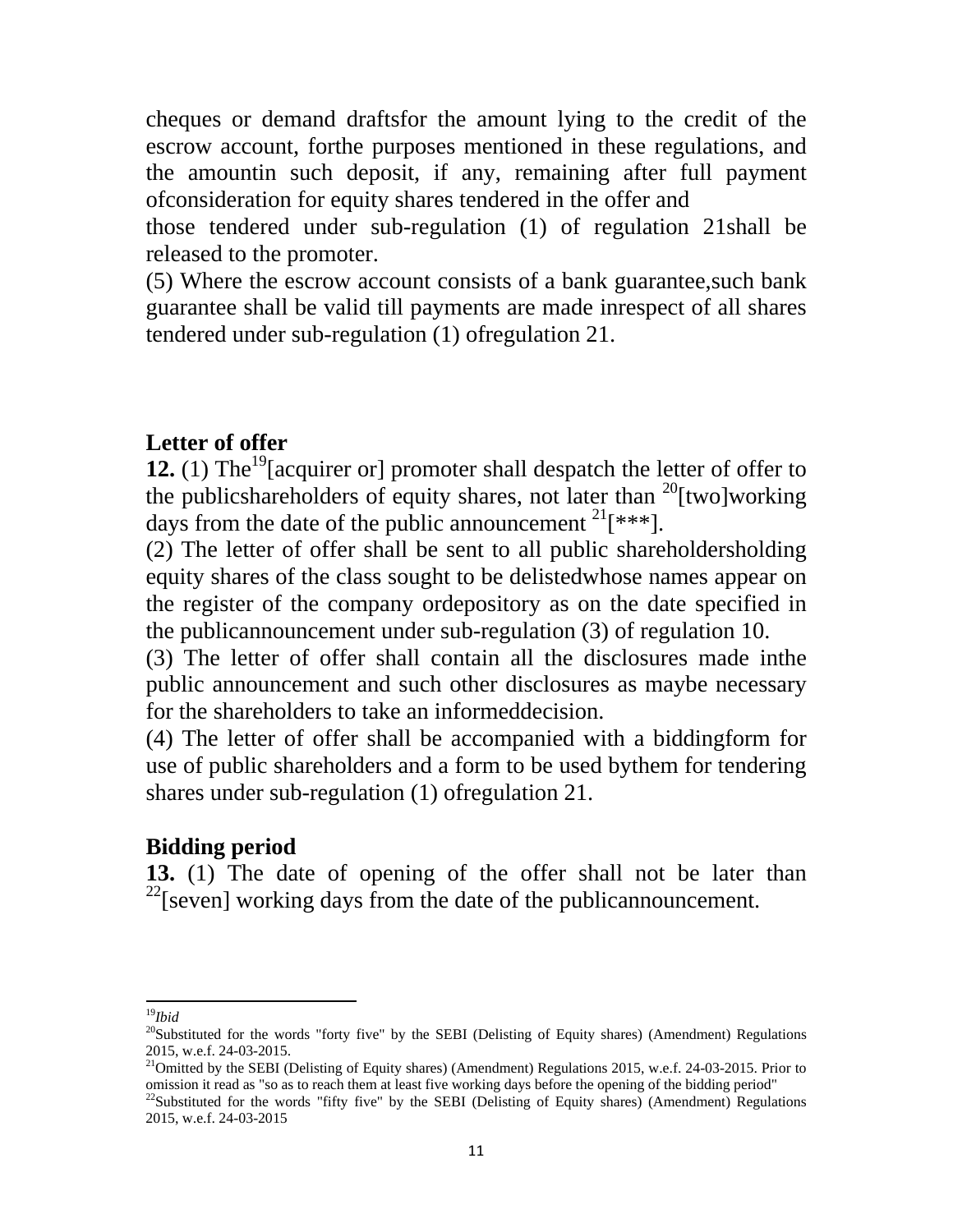$^{23}$ [(1A) Theacquirerorpromotershallfacilitatetenderingofsharesbythe shareholders and settlement of the same, through the stock exchange mechanism as specified by the Board.]

(2) The offer shall remain open for a  $24$ [\*\*\*] period of five working days,during which the public shareholders may tender their bids.

#### **Right ofshareholders toparticipate in thebook building process**

**14.** (1) All public shareholders of the equity shares which aresought to be delisted shall be entitled to participate in thebook building process in the manner specified in ScheduleII.

(2) <sup>25</sup>[An acquirer orpromoter] or a person acting in concert with any of thepromoters shall not make a bid in the offer and the merchantbanker shall take necessary steps to ensure compliance withthis sub-regulation.

(3) Any holder of depository receipts issued on the basis ofunderlying shares held by a custodian and any suchcustodian shall not be entitled to participate in the offer.

(4) Nothing contained in sub-regulation (3) shall affect the right of any holder of depository receipts to participate in thebook building process under sub-regulation (1) if the holderof depository receipts exchanges such depository receiptswith shares of the class that are proposed to be delisted.

## **Offer price**

**15.** (1) The offer price shall be determined through book building inthe manner specified in Schedule II, after fixation of floorprice under sub-regulation (2) and disclosure of the same inthe public announcement and the letter of offer.

 $^{26}$ [(2) Thefloorprice shallbe determinedin terms of regulation8 of Securities and ExchangeBoardofIndia(Substantial AcquisitionofSharesandTakeovers) Regulations, 2011,asmay be applicable.]

 <sup>23</sup> Inserted by the SEBI (Delisting of Equity shares) (Amendment) Regulations 2015, w.e.f. 24-03-2015.

 $^{24}$ Omitted by the SEBI (Delisting of Equity shares) (Amendment) Regulations 2015, w.e.f. 24-03-2015.Prior to omission it read as "minimum period of three working days and a maximum"

 $^{25}$ Substituted for the words "A promoter" by the SEBI (Delisting of Equity shares) (Amendment) Regulations 2015, w.e.f. 24-03-2015

<sup>&</sup>lt;sup>26</sup> Substituted by the SEBI (Delisting of Equity shares) (Amendment) Regulations 2015, w.e.f. 24-03-2015.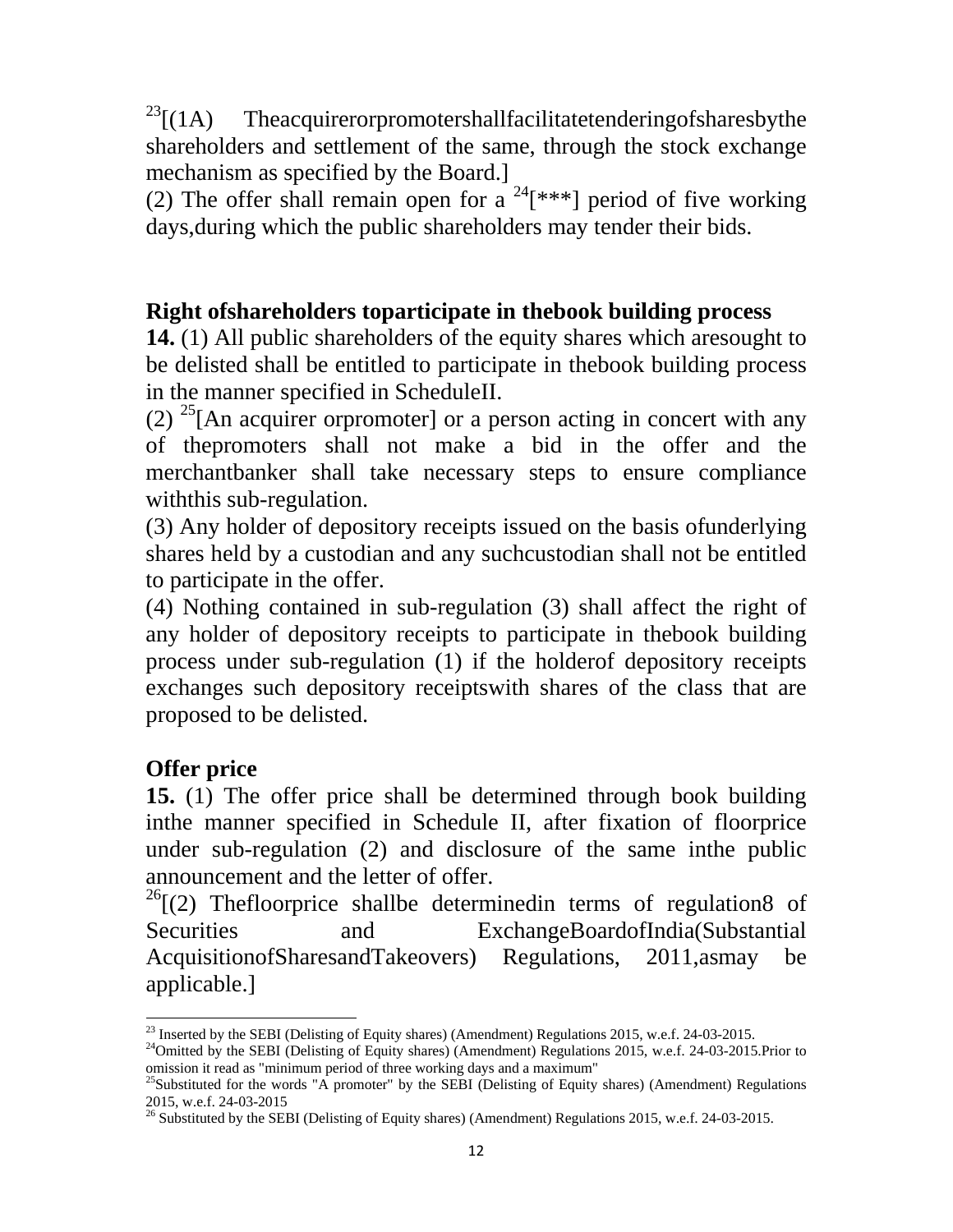$(3)$ <sup>27</sup>[\*\*\*]

## **Right of thepromoter not to accept the offer price**

**16.** (1) The<sup>28</sup>[acquirer or] promoter shall not be bound to accept the equity sharesat the offer price determined by the book building process.

(2) Where the <sup>29</sup>[acquirer or] promoter decides not to accept the offer price sodetermined,-

(a) the  $30^{\circ}$ [acquirer or] promoter shall not acquire any equity sharestendered pursuant to the offer and the equity sharesdeposited or pledged by a shareholder pursuant toparagraphs 7 or 9 of Schedule II shall be returned orreleased to him within ten working days of closure ofthe bidding period;

(b) the company shall not make the final application to theexchange for delisting of the equity shares;

(c) the<sup>31</sup>[acquirer or] promoter may close the escrow account openedunder regulation 11; and,

 $(d)^{32}$ [\*\*\*]  $(3)$   $33$ [\*\*\*]

## **Minimumnumber ofequity shares tobe acquired**

**<sup>34</sup>**[**17.** An offer made under chapter III shall be deemed to be successful only if,-

(a) the post offer promoter shareholding (along with the persons acting in concert with the promoter) taken together with the shares accepted through eligible bids at the final price determined as per Schedule II, reaches ninety per cent. of the total issued shares of that class excluding the shares which are held by a custodian and against which depository receipts have been issued overseas; and

(b) at least twenty five per cent of the public shareholders holding shares in the demat mode as on date of the board meeting referred to

 <sup>27</sup> Omitted by the SEBI (Delisting of Equity shares) (Amendment) Regulations 2015, w.e.f. 24-03-2015.<br><sup>28</sup> Inserted by the SEBI (Delisting of Equity shares) (Amendment) Regulations 2015, w.e.f. 24-03-2015.

<sup>29</sup>*Ibid.*

<sup>30</sup>*Ibid.* <sup>31</sup>*Ibid.*

<sup>&</sup>lt;sup>32</sup> Omitted by the SEBI (Delisting of Equity shares) (Amendment) Regulations 2015, w.e.f. 24-03-201.5 <sup>33</sup>*Ibid.* 

<sup>&</sup>lt;sup>34</sup>Substituted bythe SEBI (Delisting of Equity shares) (Amendment) Regulations 2015, w.e.f. 24-03-2015.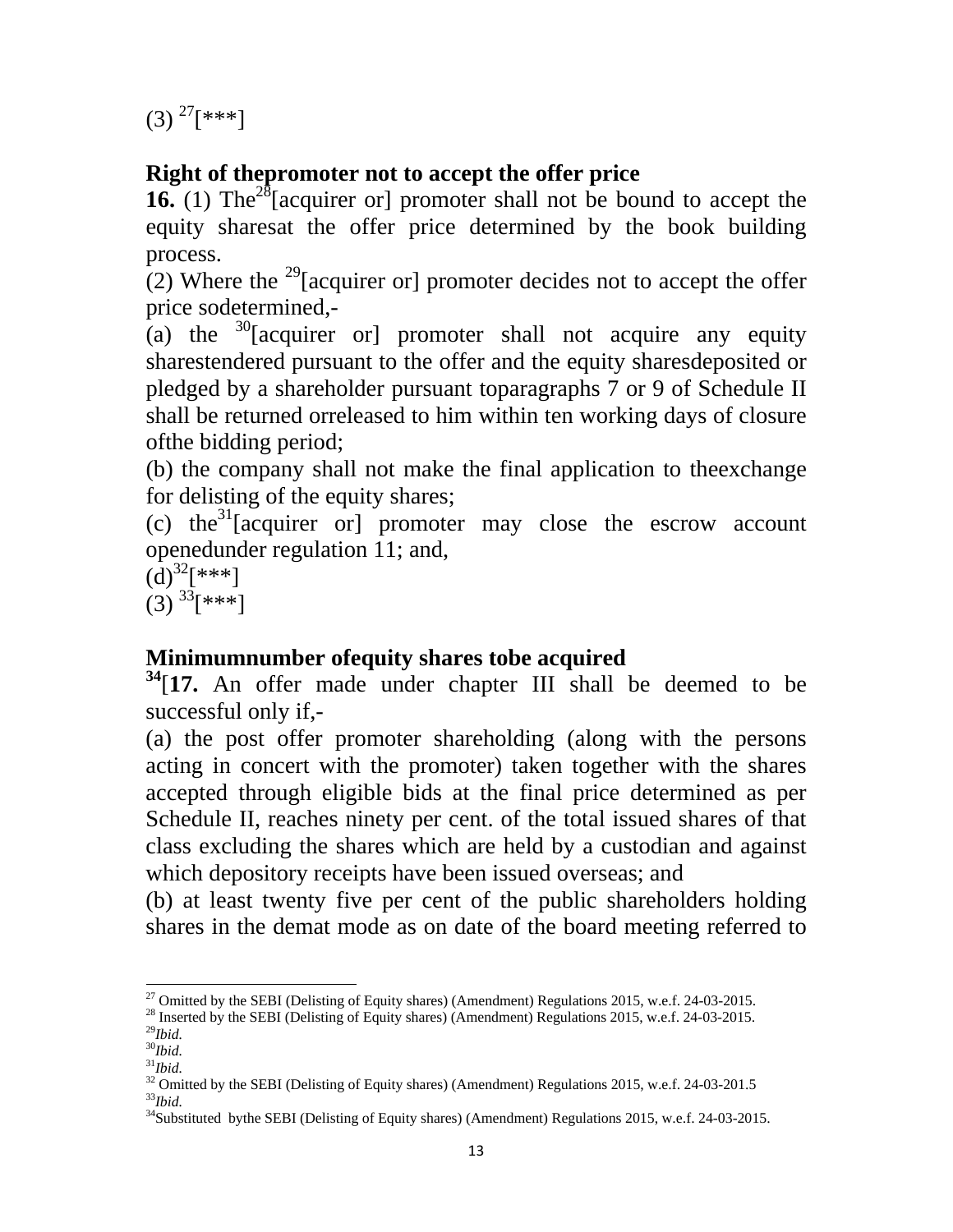in sub-regulation (1B) of regulation 8 had participated in the Book Building Process:

Provided that this requirement shall not be applicable to cases where the acquirer and the merchant banker demonstrate to the stock exchanges that they have delivered the letter of offer to all the public shareholders either through registered post or speed post or courier or hand delivery with proof of delivery or through email as a text or as an attachment to email or as a notification providing electronic link or Uniform Resource Locator including a read receipt.

Explanation.- In case the delisting offer has been made in terms of regulation 5A of Securities and Exchange Board of India (Substantial Acquisition of Shares and Takeovers) Regulations, 2011, the threshold limit of ninety per cent. for successful delisting offer shall be calculated taking into account the post offer shareholding of the acquirer taken together with the existing shareholding, shares to be acquired which attracted the obligation to make an open offer and shares accepted through eligible bids at the final price determined as per Schedule II.]

#### **Procedure after closure of offer**

**18.** Within <sup>35</sup>[five] working days of closure of the offer, the <sup>36</sup>[promoter/acquirer]and the merchant banker shall make a public announcement inthe same newspapers in which the public announcement undersub-regulation (1) of regulation 10 was made regarding:-

(i) thesuccess of the offer in terms of regulation 17 Along with the final price accepted by the acquirer; or

(ii) the failure of the offer in terms of regulation 19; or

(iii) rejection under regulation 16 of the final pricediscovered under Schedule II, by the promoters.

#### **Failure of offer**

 <sup>35</sup>Substituted for the word "eight" by the SEBI (Delisting of Equity shares) (Amendment) Regulations 2015, w.e.f. 24-03-2015

 $36$ Substituted for the word "promoter" by the SEBI (Delisting of Equity shares) (Amendment) Regulations 2015, w.e.f. 24-03-2015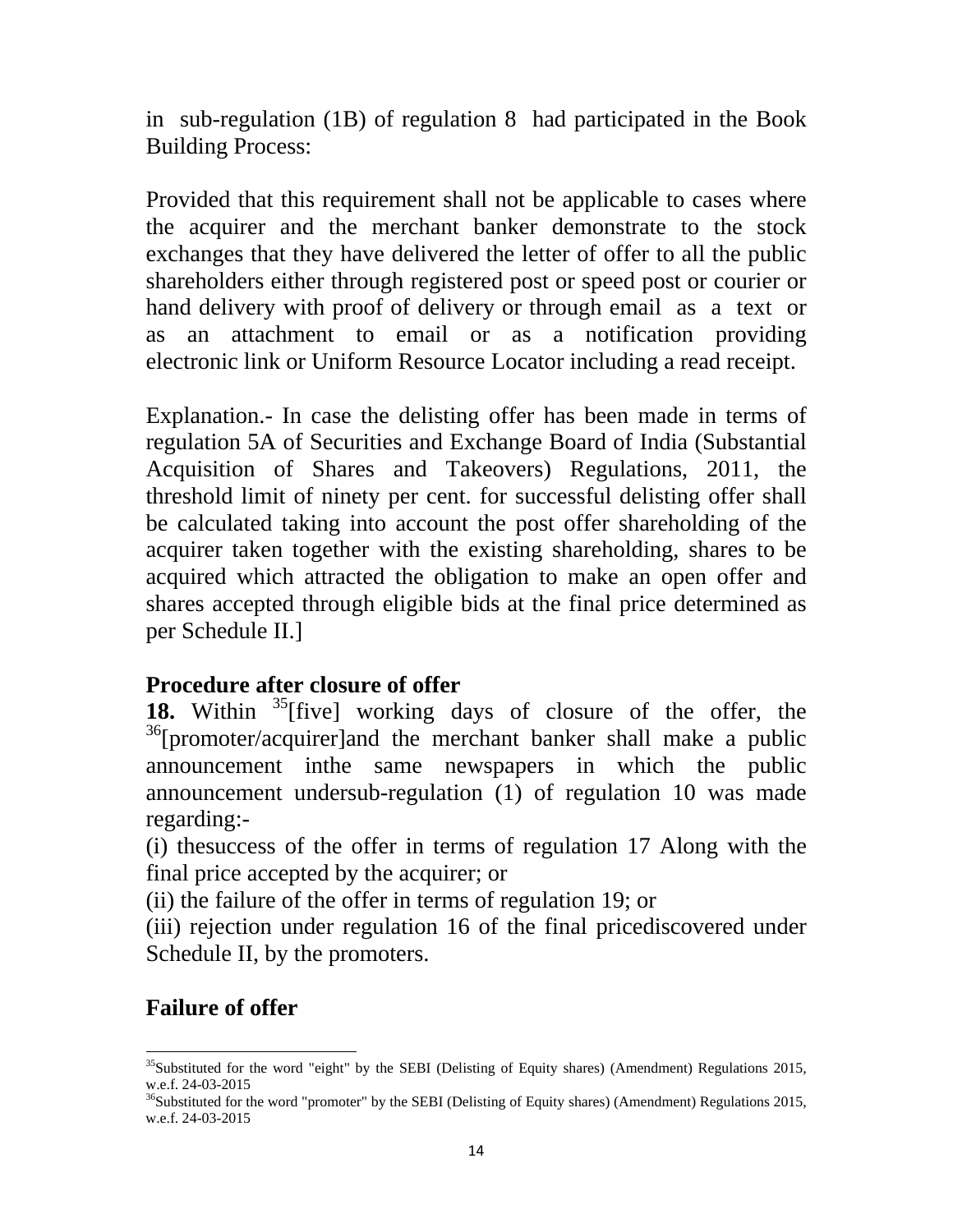**19.** (1) Where the offer is rejected under regulation 16 or is notsuccessful as per regulation 17, the offer shall be deemed tohave failed and no equity shares shall be acquired pursuantto such offer.

(2) Where the offer fails –

(a) the equity shares deposited or pledged by ashareholder under paragraphs 7 or 9 of Schedule IIshall be returned or released to him within tenworking days from the end of the bidding period;

 $37$ [Providedthattheacquirershallnotberequiredtoreturnthesharesif the offeris made pursuant to regulation5A of Securities and Exchange Board of India (Substantial Acquisition ofSharesand Takeovers) Regulations, 2011.]

(b) no final application shall be made to the exchangefor delisting of the equity shares; and

(c) the escrow account opened under regulation 11shall be closed.

#### **Payment ofconsiderationand return of equity shares**

**20.** (1) The promoter shall immediately on ascertaining success ofthe offer, open a special account with a banker to an issueregistered with the Board and transfer thereto, the entireamount due and payable as consideration in respect ofequity shares tendered in the offer, from the escrow account.

(2) All the shareholders whose equity shares are verified to begenuine shall be paid the final price stated in the publicannouncement within ten working days from the closure ofthe offer.

(3) The equity shares deposited or pledged by a shareholderpursuant to paragraphs 7 or 9 of Schedule II shall bereturned or released to him, within ten working days fromthe closure of the offer, in cases where the bids pertainingthereto have not been accepted.

#### **Right ofremainingshareholders totender equity shares**

**21.** (1) Where, pursuant to acceptance of equity shares tendered interms of these regulations, the equity shares are delisted, anyremaining public shareholder holding such equity sharesmay tender his shares to the promoter upto a period of atleast one year from the date of delisting and, in such a case,the promoter shall accept

 <sup>37</sup> Inserted by the SEBI (Delisting of Equity shares) (Amendment) Regulations 2015, w.e.f. 24-03-2015.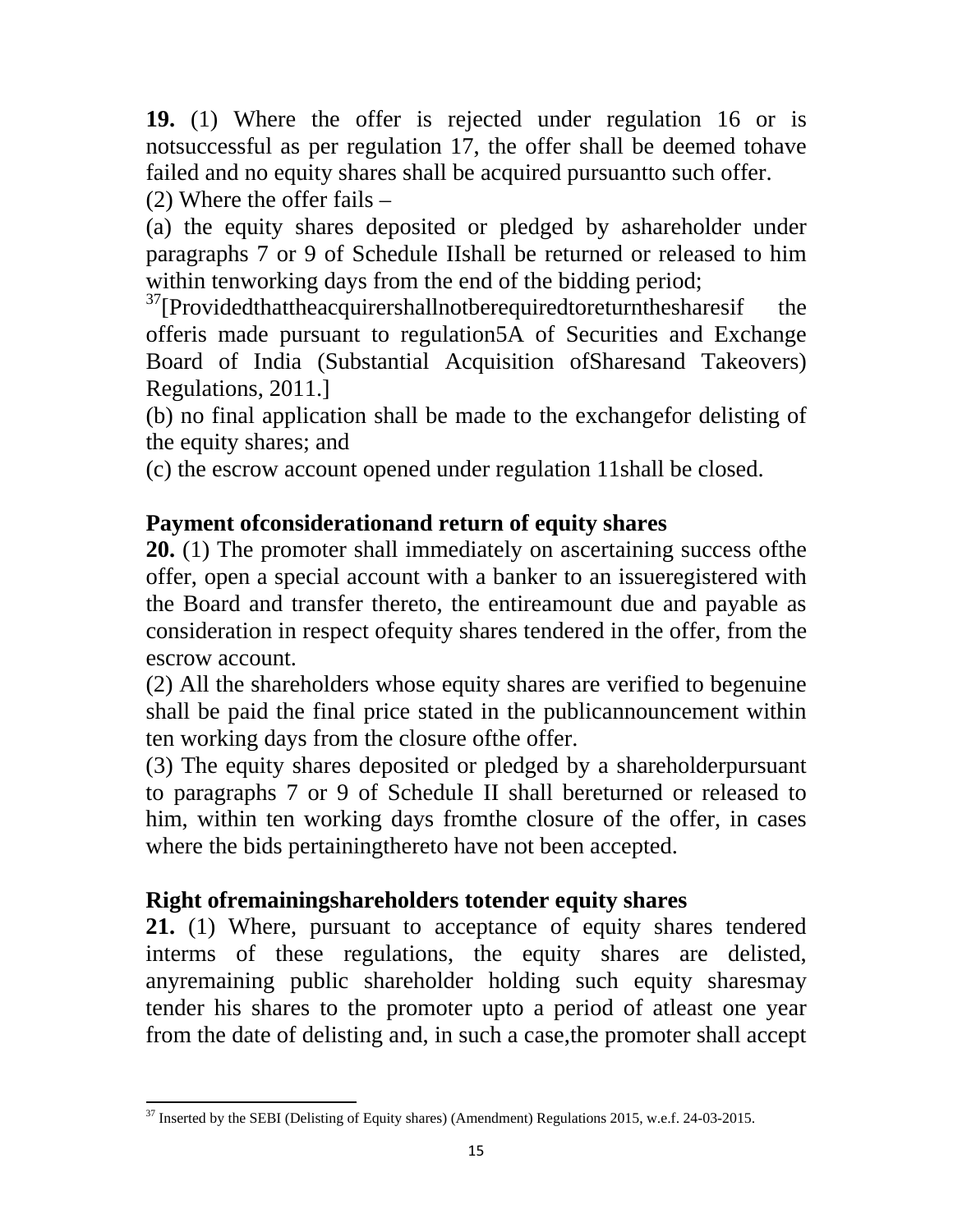the shares tendered at the samefinal price at which the earlier acceptance of shares wasmade.

(2) The payment of consideration for shares accepted undersubregulation (1) shall be made out of the balance amountlying in the escrow account.

(3) The amount in the escrow account or the bank guaranteeshall not be released to the promoter unless all payments aremade in respect of shares tendered under sub-regulation (1).

#### **CHAPTER V COMPULSORY DELISTING**

#### **Compulsorydelisting by a stock exchange**

**22.** (1) A recognised stock exchange may, by order, delist anyequity shares of a company on any ground prescribed in therules made under section 21A of the Securities Contracts(Regulation) Act, 1956 (42 of 1956):Provided that no order shall be made under this sub regulationunless the company concerned has been given a reasonable opportunity of being heard.

(2) The decision regarding compulsory delisting shall be takenby a panel to be constituted by the recognised stockexchange consisting of –(a) two directors of the recognised stock exchange (one ofwhom shall be a public representative);

(b) one representative of the investors;

(c) one representative of the Ministry of Corporate Affairsor Registrar of Companies; and

(d) the Executive Director or Secretary of the recognisedstock exchange.

(3) Before making an order under sub-regulation (1), therecognised stock exchange shall give a notice in one Englishnational daily with wide circulation and one regionallanguage newspaper of the region where the concernedrecognised stock exchange is located, of the proposeddelisting, giving a time period of not less than fifteenworking days from the notice, within which representationsmay be made to the recognised stock exchange by anyperson who may be aggrieved by the proposed delisting andshall also display such notice on its trading systems andwebsite.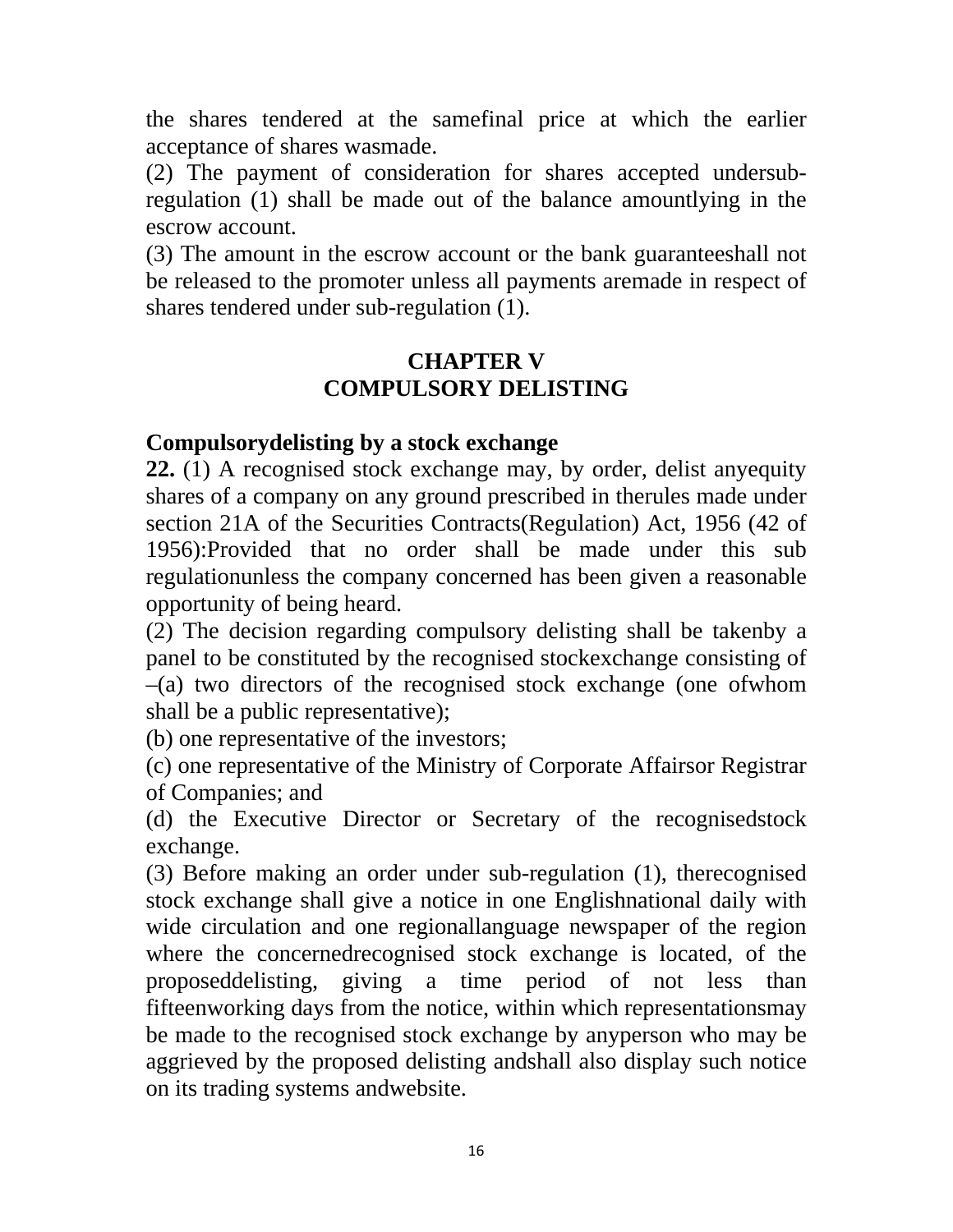(4) The recognised stock exchange shall while passing anyorder under sub-regulation (1), consider the representations,if any, made by the company as also any representationsreceived in response to the notice given under sub regulation(3) and shall comply with the criteria specified inSchedule III.

(5) The provisions of Chapter IV shall not be applicable to acompulsory delisting made by a recognised stock exchangeunder this Chapter.

(6) Where the recognised stock exchange passes an order undersubregulation (1), it shall, -

(a) forthwith publish a notice in one English national dailywith wide circulation and one regional languagenewspaper of the region where the concerned recognised stock exchange is located, of the fact of such delisting,disclosing therein the name and address of the company,the fair value of the delisted equity shares determinedunder sub-regulation (1) of regulation 23 and the namesand addresses of the promoters of the company whowould be liable under sub-regulation (3) of regulation23; and

(b) inform all other stock exchanges where the equity shares of the company are listed, about such delisting and thesurrounding circumstances.

**Rights of publicshareholders incase of acompulsory delisting23.** 

(1)Where equity shares of a company are delisted by arecognised stock exchange under this Chapter, the recognisedstock exchange shall appoint an independent valuer orvaluers who shall determine the fair value of the delistedequity shares.

(2)The recognised stock exchange shall form a panel of expertvaluers from whom the valuer or valuers shall be appointedfor purposes of sub-regulation (1).

(3)The promoter of the company shall acquire delisted equityshares from the public shareholders by paying them the valuedetermined by the valuer, subject to their option of retainingtheir shares.Explanation: For the purposes of sub-regulation (1), -

(a) 'valuer' means a chartered accountant within the meaningof clause (b) of section 2 of the Chartered AccountantsAct, 1949 (38 of 1949), who has undergone peer reviewas specified by the Institute of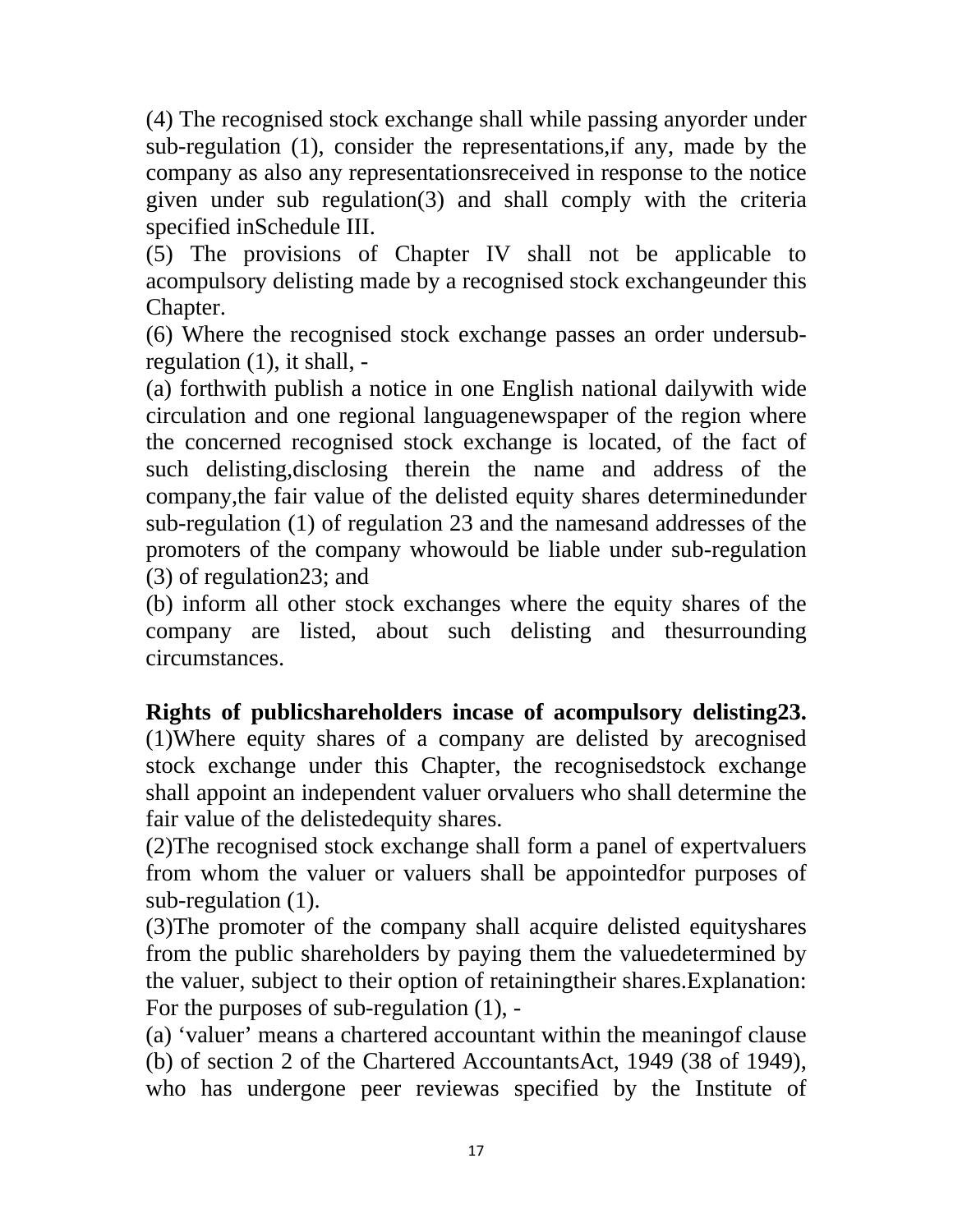Chartered Accountants ofIndia constituted under that Act, or a merchant bankerappointed to determine the value of the delisted equityshares;

(b) value of the delisted equity shares shall be determined by thevaluer having regard to the factors mentioned in regulation 15.

#### **Consequences ofcompulsory delisting**

**24.** Where a company has been compulsorily delisted under thisChapter, the company, its whole time directors, its promotersand the companies which are promoted by any of them shall notdirectly or indirectly access the securities market or seek listingfor any equity shares for a period of ten years from the date ofsuch delisting.

## **CHAPTER VI POWERS OF THE BOARD**

#### **Power of theBoard to issue clarifications**

**25.** In order to remove any difficulties in the application orinterpretation of these regulations, the Board may issueclarifications and guidelines in the form of circulars.

## **38[Power to relax strict enforcement of the regulations. 25A**.(1)

TheBoardmayforreasonsrecordedinwriting,grantrelaxationfrom strictenforcementofany of therequirementsof theseregulations,if the Boardissatisfiedthattherelaxationisintheinterestsof investorsin securities and the securities market.

(2) For seekingexemptionunder sub-regulation (1), the promoter or the acquirer or the company shall file anapplication with the Board, supported

byadulyswornaffidavit,givingdetailsforseekingsuchexemptionand the grounds on which the exemption has been sought.(3) Thepromoterortheacquirerorthecompany,asthecasemaybe,shall

 <sup>38</sup> Inserted by the SEBI (Delisting of Equity shares) (Amendment) Regulations 2015, w.e.f. 24-03-2015.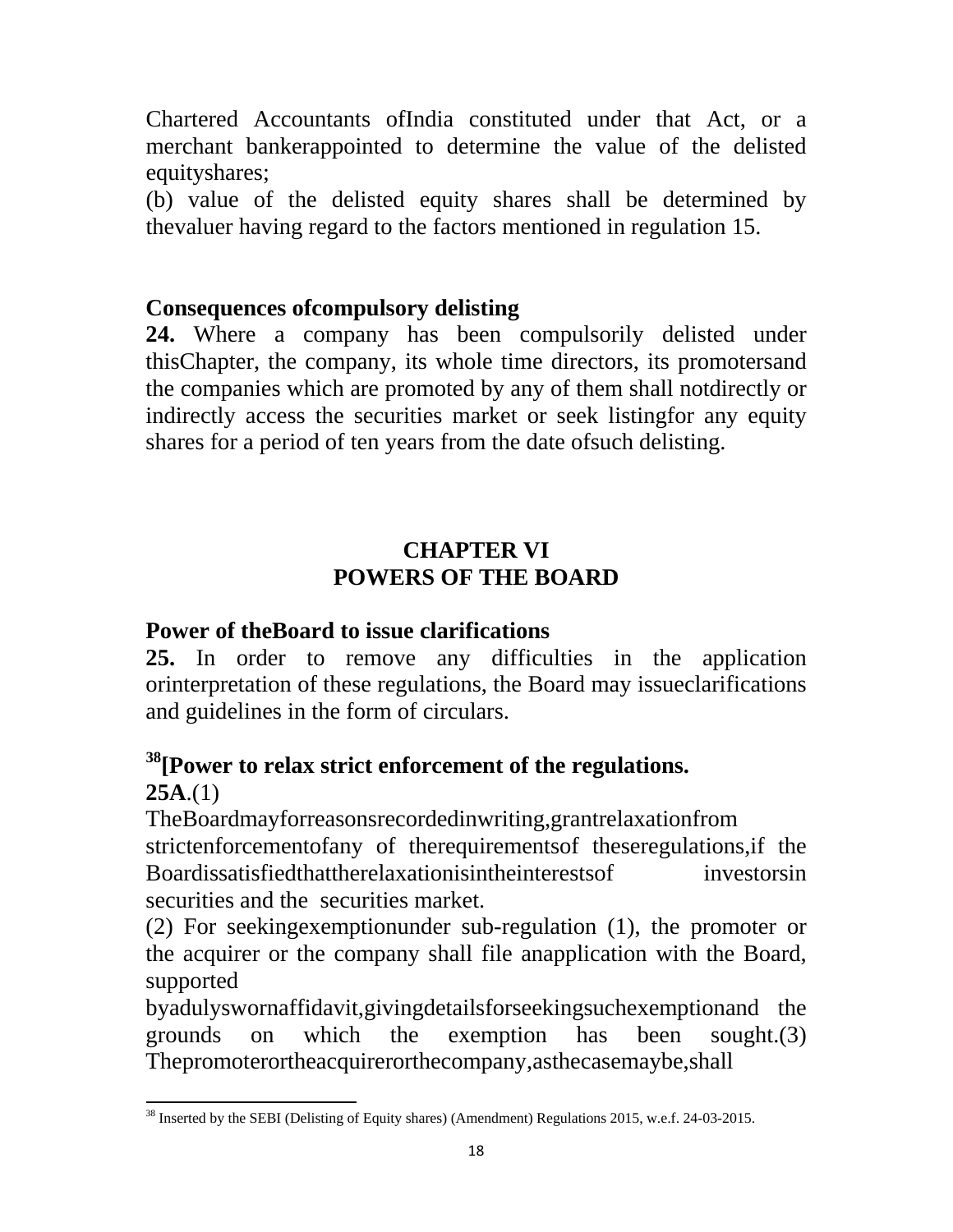alongwiththeapplicationreferred toundersub-regulation(3)payanonrefundable fee of rupees fifty thousand, by way of a banker's cheque or demand draft payable in Mumbai in favour of the Board.

(4) TheBoardmayafteraffordingreasonableopportunityofbeingheardto the applicant and after considering all therelevantfacts and circumstances,pass a reasonedorder eithergranting or rejectingthe exemption or relaxation sought as expeditiously as possible.]

#### **Directions by the Board**

**26.** Without prejudice to provisions of the Act and those of theSecurities Contracts (Regulation) Act, 1956 (42 of 1956), theBoard may in case of any violation of these regulations and inthe interests of the investors and the securities market give suchdirections as it deems fit:

Provided that the Board shall, either before or after passing suchorders, give an opportunity of hearing to the concerned person.

#### **CHAPTER VII SPECIAL PROVISIONS FOR SMALL COMPANIES AND DELISTING BY OPERATION OF LAW**

#### **Special provisionsin case of small companies**

 $27.$  <sup>39</sup> $\left[$ (1) Equity shares of a company may be delisted from all the recognisedstockexchangeswherethey arelisted,withoutfollowingthe procedure in Chapter IV, if,-

a) thecompanyhasapaid upcapitalnotexceedingten crorerupeesand net worthnotexceeding twentyfivecrorerupeesason thelastdateof preceding financial year;

b)  $^{40}$ [the number of equity shares of the company traded on each such recognised stock exchange during the twelve calendar months immediately preceding the date of board meeting referred to in subregulation (1B) of regulation 8 is less than ten per cent of the total number of shares of such company:

 <sup>39</sup>Substituted by the SEBI (Delisting of Equity shares) (Amendment) Regulations 2015, w.e.f. 24-03-2015.

<sup>40</sup>Substituted by SEBI (Delisting of Equity shares) (Amendment) Regulations 2016, w.e.f. 12-01-2016. Prior to its substitution, clause (b) read as under:

<sup>&</sup>quot;theequitysharesofthecompanywere not traded in any recognised stock exchangefor aperiodof

oneyearimmediately preceding the date of board meeting referred to in sub-regulation (1B) of regulation 8; and"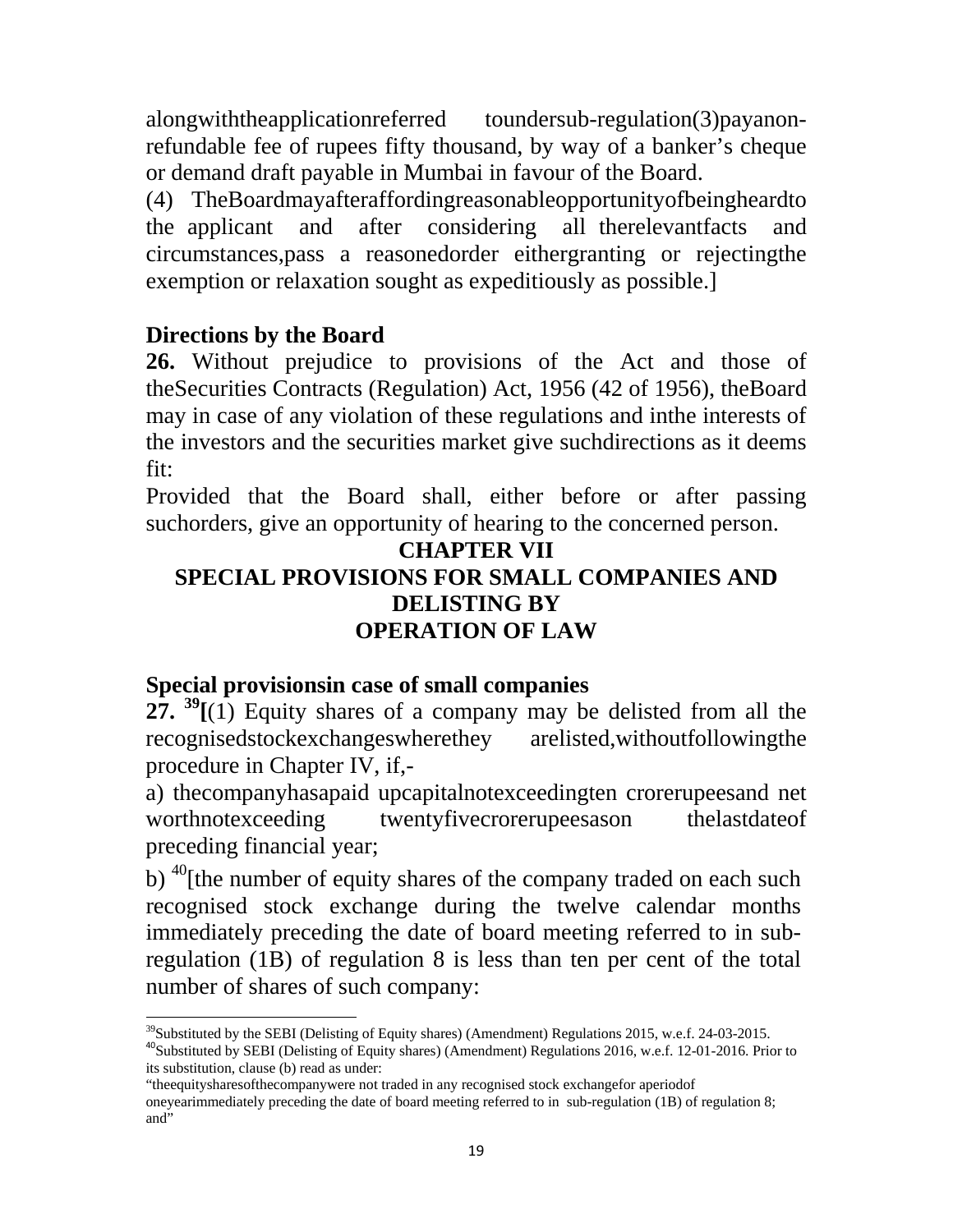Provided that where the share capital of a particular class of shares of the company is not identical throughout such period, the weighted average of the shares of such class shall represent the total number of shares of such class of shares of the company; and]

c)the company has not been suspended by any of the recognised stock exchangeshavingnation-widetradingterminalsforanynon-compliance in the preceding one year; ]

 $(2)$ <sup>41</sup>[\*\*\*]

(3) A delisting of equity shares may be made under sub regulation(1)  $42$ [\*\*\*]only if, in addition tofulfilment of the requirements of regulation 8, thefollowing conditions are fulfilled:-

(a) the promoter appoints a merchant banker anddecides an exit price in consultation with him;

(b)  $^{43}$ [(b) the exit price offered to the public shareholders shall not be less than the floor price determined in terms of sub-regulation (2) of regulation 15 of these regulations read with clause (e) of subregulation (2) of regulation 8 of the Securities and Exchange Board of India (Substantial Acquisition of Shares and Takeovers) Regulations, 2011;]

(c) the promoter writes individually to all publicshareholders in the company informing them ofhis intention to get the equity shares delisted,indicating the exit price together with then justification therefore and seeking their consent forthe proposal for delisting;

(d) at least ninety per cent. of such publicshareholders give their positive consent in writingto the proposal for delisting, and have consentedeither to sell their equity shares at the priceoffered by the promoter or to remain holders ofthe equity shares even if they are delisted;

(e) the promoter completes the process of inviting thepositive consent and finalisation of the proposalfor delisting of equity shares within seventy fiveworking days of the first communication madeunder clause (c);

<sup>&</sup>lt;sup>41</sup>. Omitted by the SEBI (Delisting of Equity shares) (Amendment) Regulations, 2015, w.e.f. 24-03-2015.

<sup>&</sup>lt;sup>42</sup> Omitted the words "or sub-regulation (2)" by the SEBI (Delisting of Equity shares) (Amendment) Regulations, 2015, w.e.f. 24-03-2015*.*

<sup>&</sup>lt;sup>43</sup>Substituted by SEBI (Delisting of Equity shares) (Amendment) Regulations 2016, w.e.f. 12-01-2016. Prior to its substitution, clause (b) read as under:

<sup>&</sup>quot;the exit price offered to the public shareholders shall not be less than the price arrived at in consultation with the merchant banker;"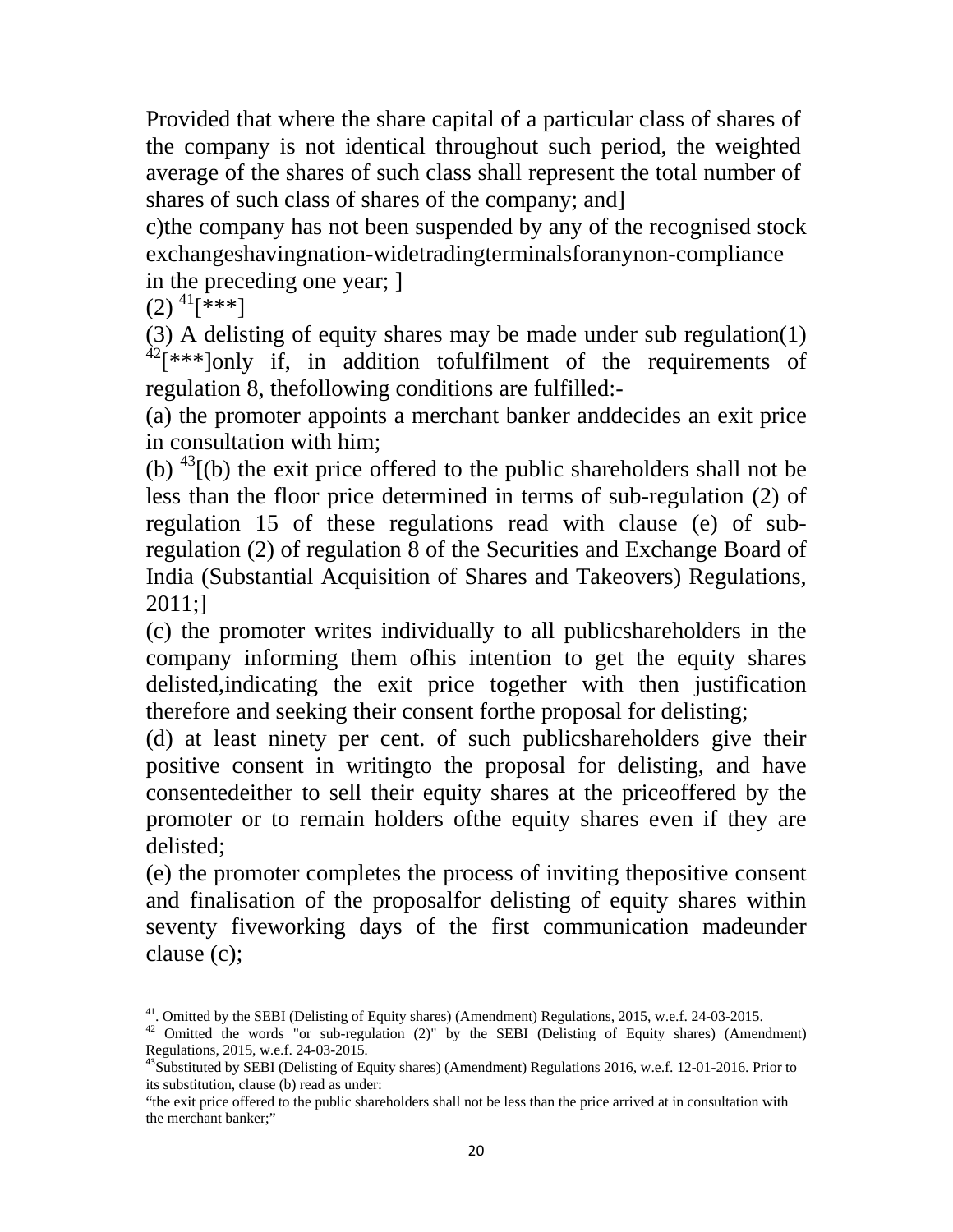(f) the promoter makes payment of consideration incash within fifteen working days from the date ofexpiry of seventy five working days stipulated inclause (e).

(4) The communication made to the public shareholders underclause (c) of sub-regulation (3) shall contain justificationfor the offer price with particular reference to the applicableparameters mentioned in regulation 15 and specificallymention that consent for the proposal would includeconsent for dispensing with the exit price discovery throughbook building method.

(5) The concerned recognised stock exchange may delist suchequity shares upon satisfying itself of compliance with thisregulation.

#### **Delisting in caseof winding up,derecognition,etc**

**28.** (1) In case of winding up proceedings of a company whoseequity shares are listed on a recognised stock exchange, therights, if any, of the shareholders of such company shall bein accordance with the laws applicable to those proceedings.

(2) Where the Board withdraws recognition granted to a stockexchange or refuses renewal of recognition to it, the Boardmay, in the interest of investors pass appropriate order inrespect of the status of equity shares of the companies listedon that exchange.

## **CHAPTER VIII MISCELLANEOUS**

#### **Recognised stockexchanges tomonitorcompliance**

**29.** The respective recognised stock exchanges shall comply withand monitor compliance with the provisions of these regulationsand shall report to the Board any instance of non-compliancewhich comes to their notice.

#### **Listing of delistedequity shares**

**30.** (1) No application for listing shall be made in respect of anyequity shares,

(a) which have been delisted under Chapter III orunder Chapter VII (except regulation 27), for aperiod of five years from the delisting;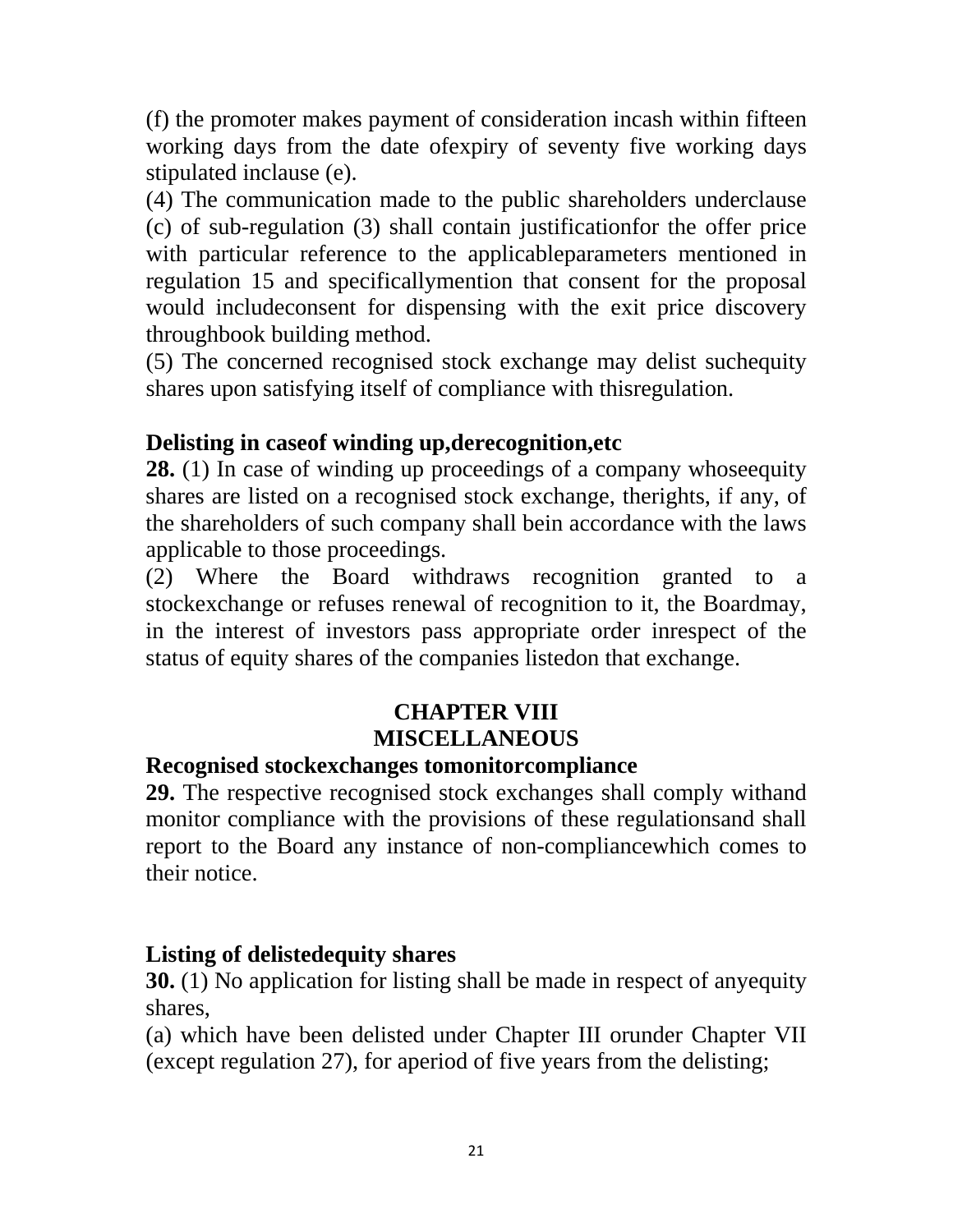(b) which have been delisted under Chapter V, for aperiod of ten years from the delisting.

(2) Notwithstanding anything contained in sub-regulation(1), an application for listing of delisted equity sharesmay be made where a recommendation in this regard hasbeen made by the Board for Industrial and FinancialReconstruction under the Sick Industrial Companies(Special Provisions) Act, 1985.

(3) While considering an application for listing of any equityshares which had been delisted the recognised stockexchange shall have due regard to facts andcircumstances under which delisting was made.

(4) An application for listing made in respect of delistedequity shares shall be deemed to be an application forfresh listing of such equity shares and shall be subject toprovisions of law relating to listing of equity shares ofunlisted companies.

## **Transitional provisions**

**31.** (1) Anything done or omitted to be done or any right,privilege, obligation or liability acquired or accrued orincurred under Securities and Exchange Board of India(Delisting of Securities) Guidelines, 2003 prior to thecommencement of these regulations shall be governed bysaid guidelines.

 $\frac{44}{1}$ [(2)Anyproposalfordelistingmadebycompanyoranypromoteroracquir erwho wanted to delist securities of the company, prior to commencement of these regulationsandwheretheofferpricehasnotbeendeterminedintermsofsubregulation(1)ofregulation15asonthedateofsuchcommencement,shallbe proceededwithundertheSecuritiesandExchangeBoardofIndia(Delisting of

Equity)Regulations,2009asamendedbytheSecuritiesandExchangeBoar dof India (Delisting of Equity Shares) (Amendment) Regulations, 2015.]

(3) The remaining procedures in respect of an exitopportunity already completed or an exit opportunityinitiated but not completed under the Securities andExchange Board of India (Delisting of Securities)Guidelines, 2003 prior to commencement of

<sup>44</sup>Substituted by the SEBI (Delisting of Equity shares) (Amendment) Regulations 2015, w.e.f. 24-03-2015.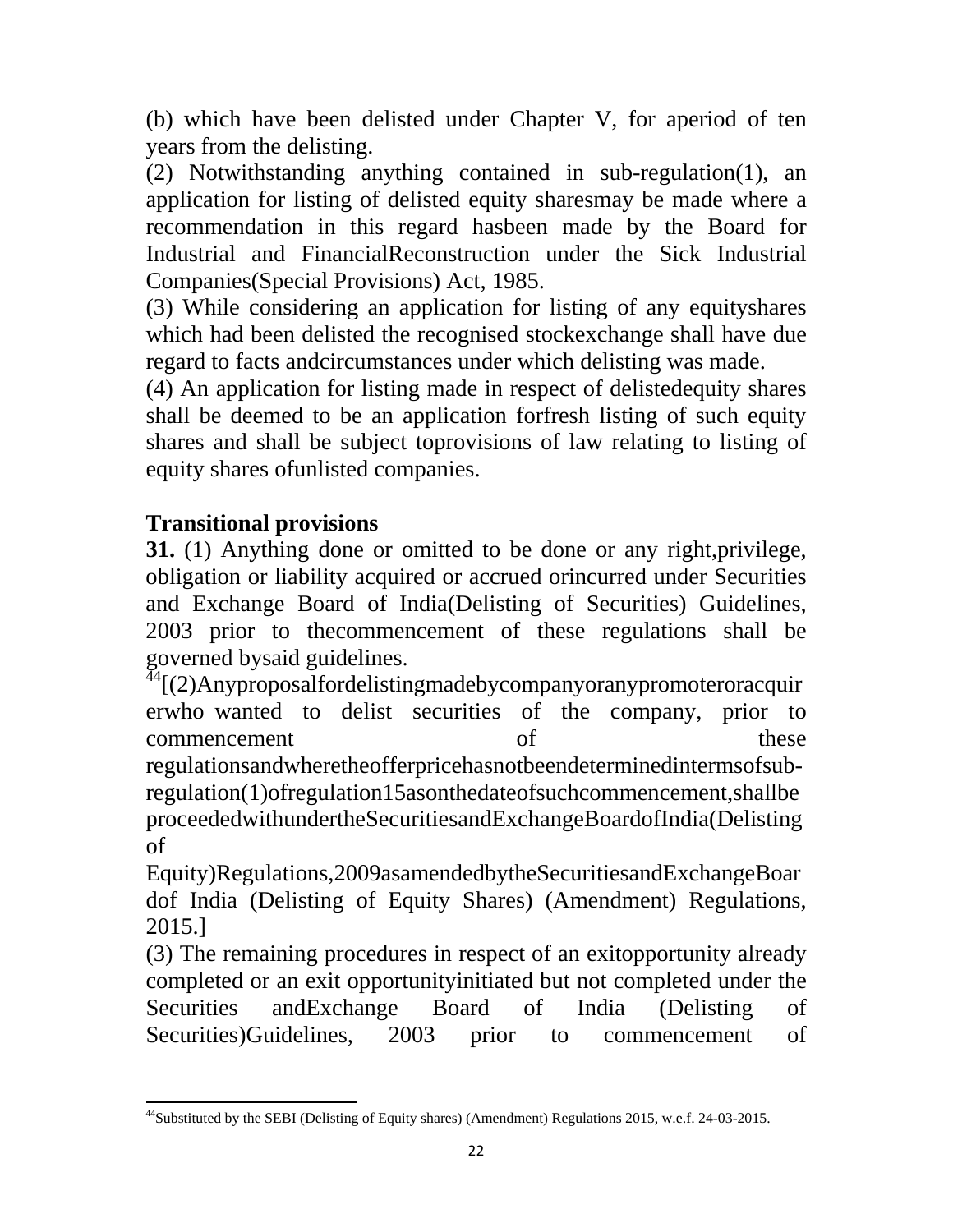theseregulations, shall be completed and the application fordelisting made pursuant thereto shall be dealt under thesaid guidelines.

#### **SCHEDULE I**

# **[See regulation 10(2)]**

#### **CONTENTS OF THE PUBLIC ANNOUNCEMENT**

1. The floor price and the offer price and how they were arrived at.

2. The dates of opening and closing of the offer.

3. The name of the exchange from which the equity shares are sought to be delisted.

4. The manner in which the offer can be accepted by the shareholders.

5. Disclosure regarding the minimum acceptance condition for success of the offer.

6. The names of the merchant banker and other intermediaries together with thehelpline number for the shareholders.

7. The specified date fixed as per sub-regulation (3) of regulation 10.

8. The object of the proposed delisting.

9. The proposed time table from opening of the offer till the payment ofconsideration or return of equity shares.

10. Details of the escrow account and the amount deposited therein.

11. Listing details and stock market data:

(a) high, low and average market prices of the equity shares of the companyduring the preceding three years;

(b) monthly high and low prices for the six months preceding the date of thepublic announcement; and,

(c) the volume of equity shares traded in each month during the six monthspreceding the date of public announcement.

12. Present capital structure and shareholding pattern.

13. The likely post-delisting shareholding pattern.

14. The aggregate shareholding of the promoter together with persons acting inconcert and of the directors of the promoter where the promoter is a company andof persons who are in control of the company.

15. A statement, certified to be true by the board of directors of the company,disclosing material deviation, if any, in utilisation of proceeds of issues ofsecurities made during the five years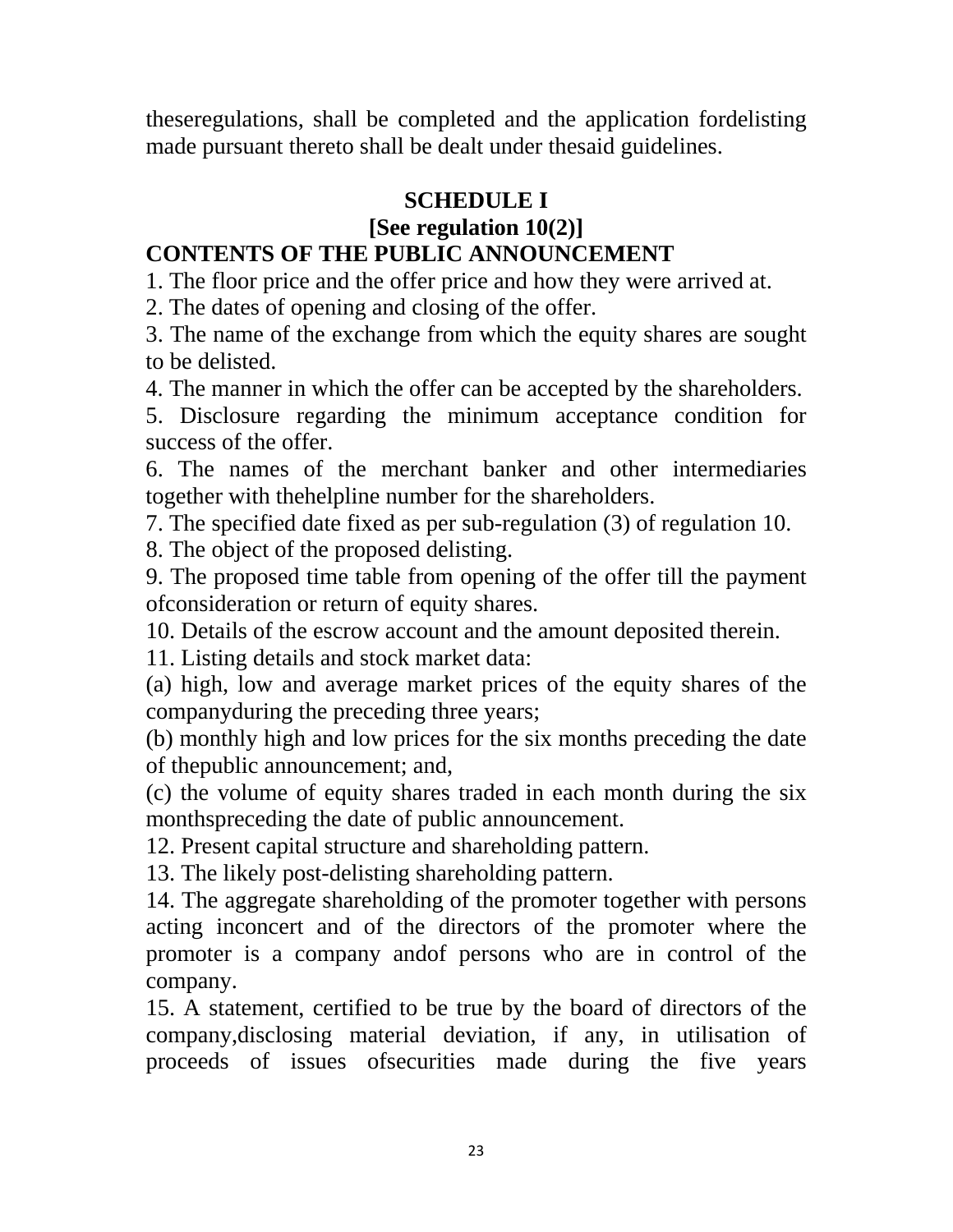immediately preceding the date of publicannouncement, from the stated object of the issue.

16. A statement by the board of directors of the company confirming that all materialinformation which is required to be disclosed under the provisions of continuouslisting requirement have been disclosed to the stock exchanges.

 $^{45}$ [16A: A statement by the board of directors of the company certifying that:-

(a) the company is in compliance with the applicable provisions of securities laws;

(b) the acquirer or promoter or promoter group or their related entities have not carried out any transaction during the aforesaid period to facilitate the success of the delisting offer which is not in compliance with the provisions of sub-regulation  $(5)$  of regulation 4;

(c) the delisting is in the interest of the shareholders.]

17. Name of compliance officer of the company.

18. It should be signed and dated by the promoter. Where the promoter is a company,the public announcement shall be dated and signed on behalf of the board ofdirectors of the company by its manager or secretary, if any, and by not less thantwo directors of the company, one of whom shall be a managing director where there is one.

# **SCHEDULE II**

## **[See regulation 15(1)] THE BOOK BUILDING PROCESS**

1. The book building process shall be made through an electronically linkedtransparent facility and the promoter shall enter into an agreement with a stockexchange for the purpose.

2. The public announcement and letter of offer shall be filed without delay withthe stock exchange mentioned in paragraph 1 and such stock exchange shallforthwith post the same in its website.

3. The minimum number of bidding centres shall be:

(a) the four metropolitan centres situated at Mumbai, Delhi, Kolkata andChennai;

 <sup>45</sup> Inserted by the SEBI (Delisting of Equity shares) (Amendment) Regulations 2015, w.e.f. 24-03-2015.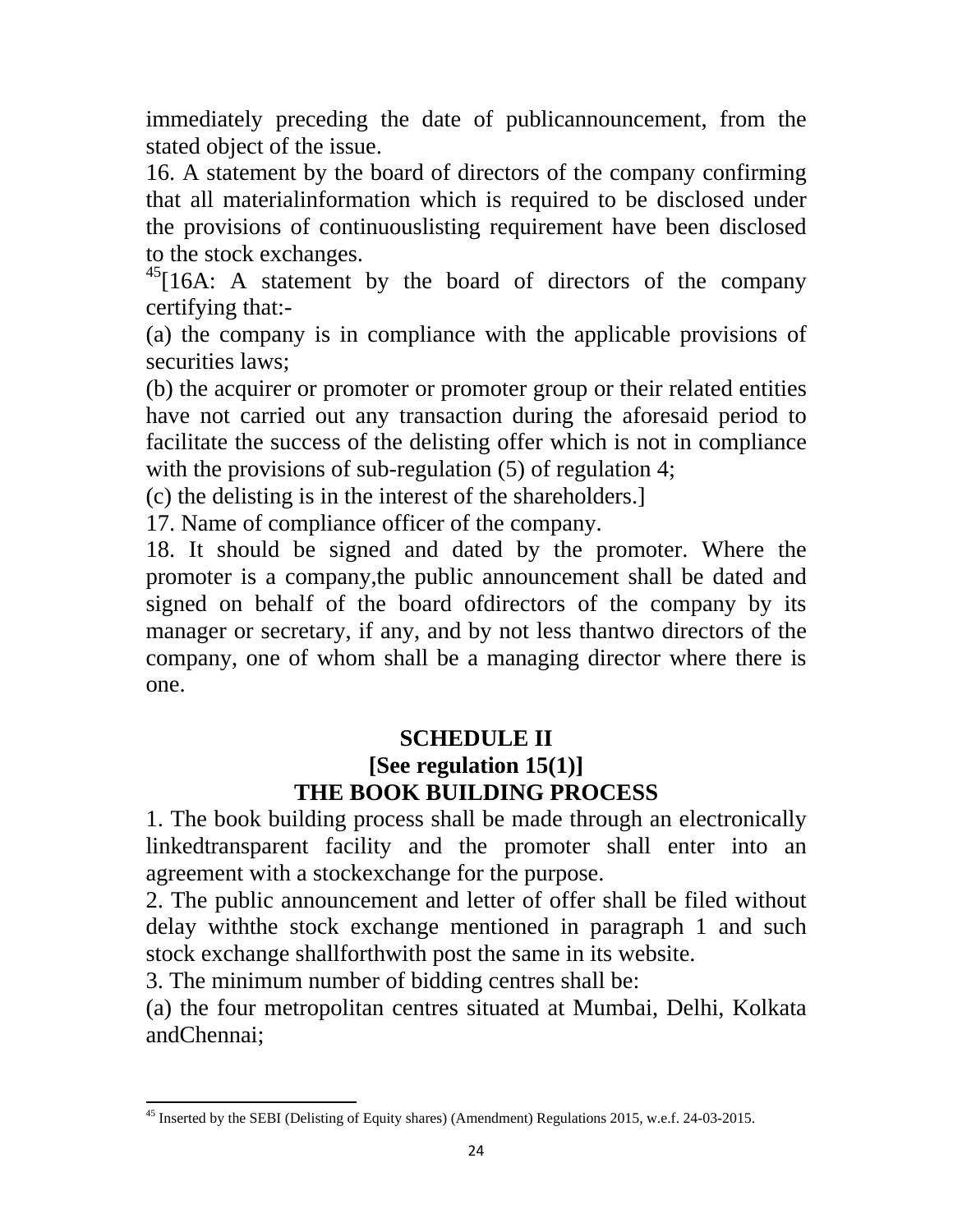(b) such cities in the region in which the registered office of the companyis situated, as are specified by the stock exchange mentioned inparagraph 1.

4. There shall be at least one electronically linked computer terminal at allbidding centres.

5. The shareholders may withdraw or revise their bids upwards not later than oneday before the closure of the bidding period. Downward revision of bids shallnot be permitted.

6. The promoter shall appoint 'trading members' at the bidding centres, whomthe public shareholders may approach for placing bids on the on-lineelectronic system.

7. The shareholders holding dematerialised shares desirous of availing the exitopportunity may deposit the equity shares in respect of which bids are made,with the special depositories account opened by the merchant banker for thepurpose prior to placement of orders or, alternately, may mark a pledge for thesame to the merchant banker in favour of the said account.

8. The merchant banker shall ensure that the equity shares in the said specialdepositories account are not transferred to the account of the promoter unlessthe bids in respect thereof are accepted and payments made.

9. The holders of physical equity shares may send their bidding form togetherwith the share certificate and transfer deed to the trading member appointedfor the purpose, who shall immediately after entering their bids on the systemsend them to the company or the share transfer agent for confirming theirgenuineness. The company or the share transfer agent shall deliver thecertificates which are found to be genuine to the merchant banker, who shallnot make it over to promoter unless the bids in respect thereof are acceptedand payment made. The bids in respect of the certificates which are found tobe not genuine shall be deleted from the system.

10. The verification of physical certificates shall be completed in time for makingthe public announcement under regulation 18.

11. The bids placed in the system shall have an audit trail which includes stockbroker identification details, time stamp and unique order number.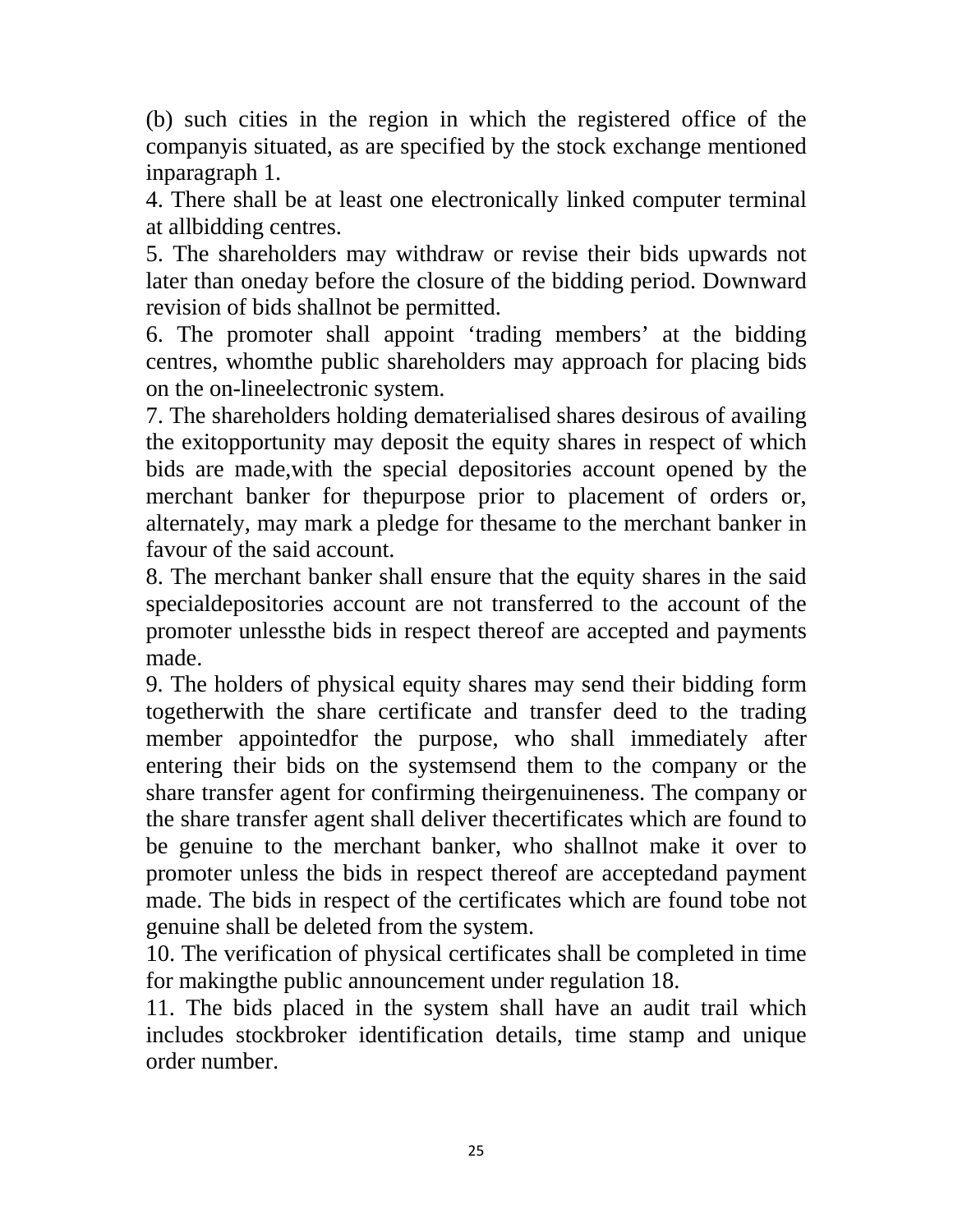$^{46}$ [11A. Para 1 to 11 shall not be applicable in respect of the book building process where settlement is carried out through stock exchange mechanism as specified insub-regulation (1A) of regulation 13 of these regulations.]

 $47$ [12. The final offer price shall be determined as the price at which shares accepted through eligible bids, that takes the shareholding of the promoter or the acquirer (along with the persons acting in concert) to ninety per cent. of the total issued shares of that class excluding the shares which are held by a custodian and against which depositoryreceipts have been issued. If the final price is accepted, then, the promoter shall accept all shares tendered where the corresponding bids placed are at the final price or at a price which is lesser than the final price. The promoter may, if he deems fit, fix a higher final price.

| <b>Bid</b> price<br>(Rs.)                                       | Number of<br>investors | Demand (Number of<br>shares) | Cumulative demand<br>(Number of shares) |  |                          |
|-----------------------------------------------------------------|------------------------|------------------------------|-----------------------------------------|--|--------------------------|
| 550                                                             | 5                      | 2,50,000                     | 2,50,000                                |  |                          |
| 565                                                             | 8                      | 4,00,000                     | 6,50,000                                |  |                          |
| 575                                                             | 10                     | 2,00,000                     | 8,50,000                                |  |                          |
| 585                                                             | $\overline{4}$         | 4,00,000                     | 12,50,000                               |  |                          |
| 595                                                             | 6                      | 1,20,000                     | 13,70,000                               |  |                          |
| 600                                                             | 5                      | 1,30,000                     | 15,00,000                               |  | <b>Final Offer Price</b> |
| 605                                                             | $\mathfrak{Z}$         | 2,10,000                     | 17,10,000                               |  |                          |
| 610                                                             | 3                      | 1,40,000                     | 18,50,000                               |  |                          |
| 615                                                             | 3                      | 1,50,000                     | 20,00,000                               |  |                          |
| 620                                                             | $\mathcal{I}$          | 5,00,000                     | 25,00,000                               |  |                          |
|                                                                 | 48                     | 25,00,000                    |                                         |  |                          |
| floor price of Rs.550/- per share, promoter/<br>ing<br>acquirer |                        |                              |                                         |  |                          |

An illustration for arriving at the final offer price is given in the table below:

Assuming floor price of Rs.550/- per share, promoter/ acquire shareholding at 75% and number of shares required for successful delisting as  $15,00,000$ , the final price would be the price at which the

 $\overline{\phantom{a}}$ 

<sup>46</sup> Inserted by the SEBI (D Delisting of Equity shares) (Amendment) Regulations 2015, w.e.f. 24-03-2015.

 $47$  ibid.